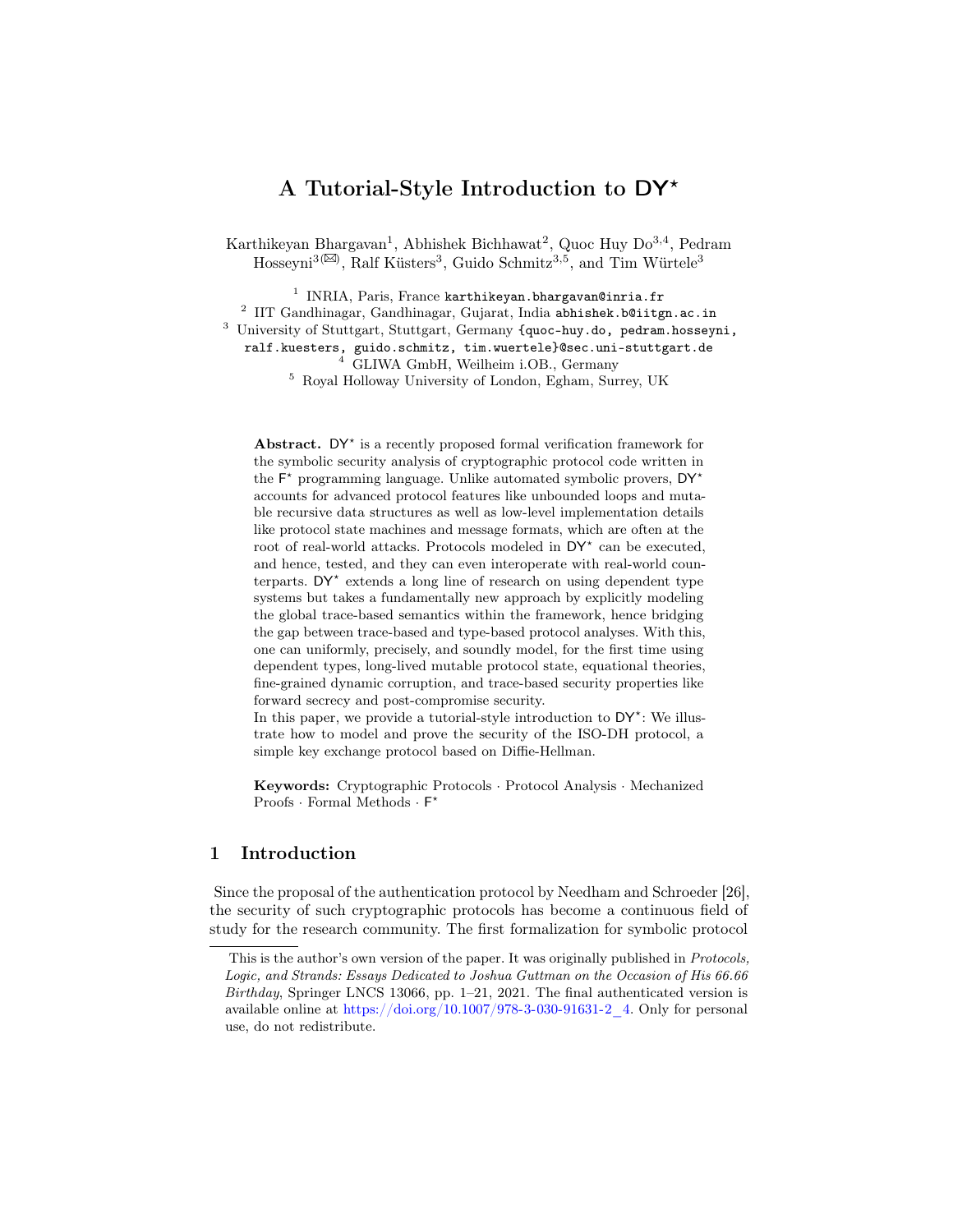analysis has been proposed by Dolev and Yao in [\[13\]](#page-19-1). Still, a severe protocol flaw in the public-key authentication protocol (NS-PK) proposed by Needham and Schroeder remained undiscovered for 17 years: In [\[23\]](#page-19-2), Lowe presented an attack that breaks the security of the NS-PK protocol by mixing two concurrent protocol sessions. Lowe also proposed a fix and showed that this fix is indeed sufficient using the symbolic tool FDR [\[24\]](#page-19-3).

Since then, the research community has developed several formal analysis techniques and (semi-)automated tools to verify cryptographic protocols (see [\[2](#page-18-0)[,9\]](#page-18-1) for detailed surveys). The approaches can be divided into two categories: i) computational approaches, where proofs are built on precise probabilistic assumptions of the underlying cryptographic primitives, and ii) symbolic approaches which build upon a simpler, abstract notion of these primitives. While computational analyses are more precise, they require significantly more effort, and even with the aid of mechanized verification tools, it becomes infeasible to cover all protocol features and attack vectors for large protocols. In contrast, symbolic analyses scale much better, but with less precision regarding cryptographic details.

The symbolic approach has also been in the research focus of Joshua Guttman for a long time: For example, in [\[31\]](#page-19-4), Thayer, Herzog, and Guttman have proposed a framework that formalizes possible executions of a protocol together with possible actions of an adversary into so-called strand spaces and enables precise proofs w.r.t. different kinds of attackers. This approach is extended, exercised, and refined in several papers by Guttman (and others), e.g., (1) to prove independence of sub-protocols' security goals when combining protocols with shared cryptographic material [\[18\]](#page-19-5); (2) by introducing authentication tests [\[19\]](#page-19-6) to prove certain authentication properties more easily and using those to not only analyze, but also to design security protocols [\[17\]](#page-19-7). Other contributions include work on an algebra for symbolic Diffie-Hellman protocol analysis [\[14\]](#page-19-8) and reasoning on participant's state [\[27\]](#page-19-9).

By now, the field has matured a lot. Many real-world protocols have been analyzed using symbolic methods, which often are based on Joshua's work. For example, important protocols like TLS [\[7,](#page-18-2)[12\]](#page-19-10), Signal [\[11](#page-19-11)[,21\]](#page-19-12), IKEv2 [\[1\]](#page-18-3), OAuth [\[15\]](#page-19-13), and OpenID Connect [\[16\]](#page-19-14) have undergone symbolic analysis, often revealing severe flaws. In many cases, such protocols have been analyzed using automated provers for symbolic protocol analyses, such as AVISPA [\[1\]](#page-18-3), ProVerif [\[10\]](#page-19-15), and Tamarin [\[25\]](#page-19-16), with Tamarin being based on the concept of strand spaces. These tools can quickly analyze all possible execution traces of protocols and find attacks like Lowe's and much more sophisticated ones in a matter of seconds.

Still, existing symbolic analysis tools, such as ProVerif and Tamarin, have many limitations: (1) These tools do not scale well for complex protocols, as they always perform whole protocol analysis and cannot break the analysis into smaller (re-usable) modules. (2) Protocols with unbounded loops, for which a proof typically needs inductive reasoning, as well as protocols that use recursive, unbounded data structures are very challenging for these tools. (3) Models for these tools are far from actual implementations that take low-level protocol details into account.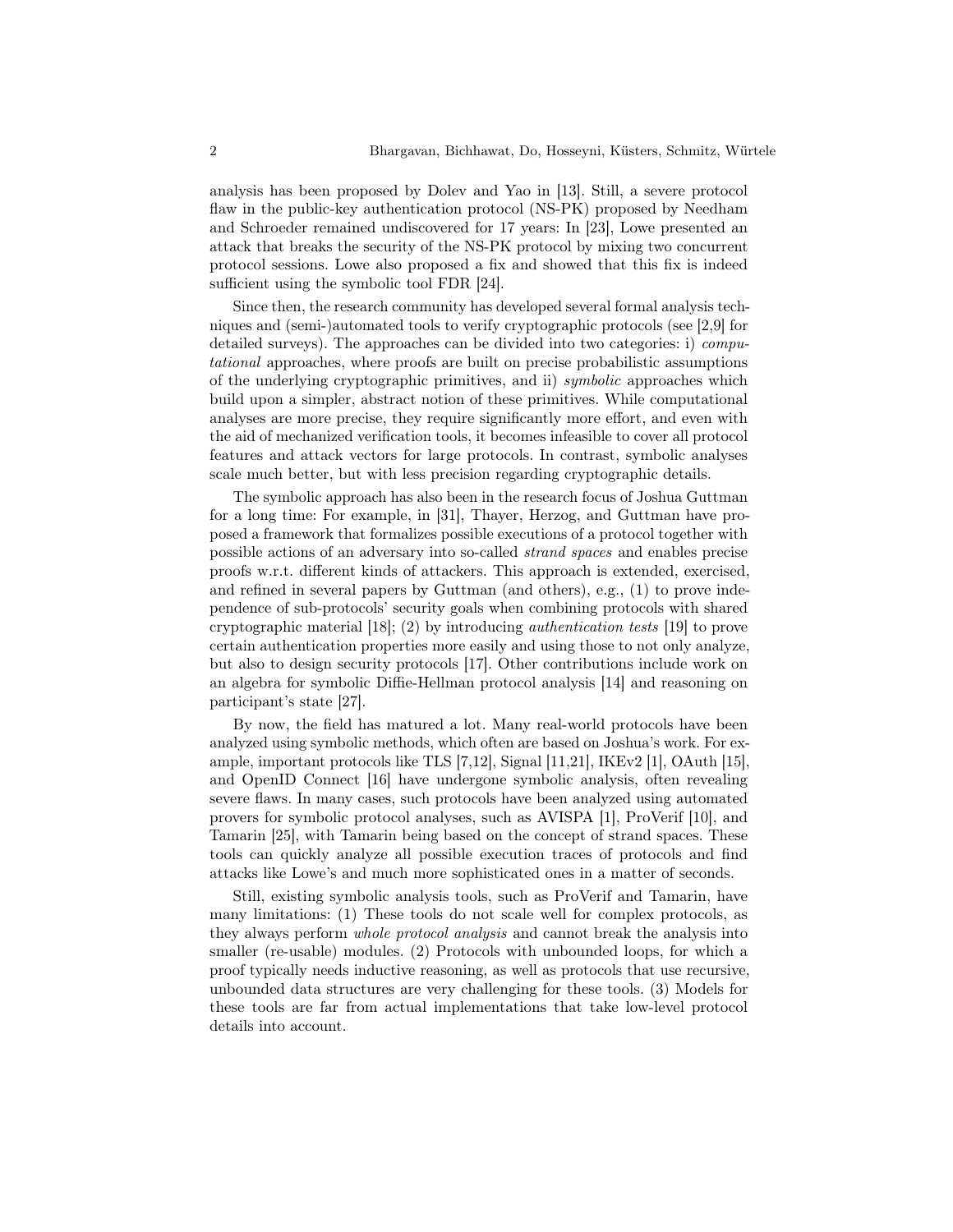Existing symbolic analysis frameworks based on dependent-type systems (see, e.g., [\[3,](#page-18-4)[8\]](#page-18-5)) mitigate some of these limitations as they focus on implementations and modular analysis. However, they come with other restrictions: For example, these works do not model global trace-based runtime semantics and rely on external security arguments (typically proven by hand); security goals such as forward secrecy and post-compromise security are difficult to express and prove; they do not model cryptographic primitives like Diffie-Hellman or XOR that require equational theories and they only have limited support for stateful code with mutable data structures.

A recent approach, the  $DY^*$  framework [\[5\]](#page-18-6), tries to combine the best of both worlds. It allows for *modeling protocols in detail*, including implementation features, such as state management, that are usually left out in other approaches. Moreover, the models are *executable*, and hence, testable using (say) test vectors from protocol specifications. Protocols can even be implemented in  $DY^*$  to a level of detail that yields implementations that interoperate with real-world counter-parts [\[6\]](#page-18-7). DY\* is based on the full-fledged programming language  $F^*$  [\[29,](#page-19-17)[30\]](#page-19-18), which provides an advanced dependent type system and a powerful proof environment. The  $F^*$  type-checker can prove that programs meet their specifications using a combination of SMT solving and interactive proofs. With  $F^*$ 's type system and proof environment,  $DY^*$  is also able to build and verify protocols in a *modular* way, use induction-based proofs and capture unbounded and recursive protocols with *complex data structures*.

This new approach has already been used to analyze complex protocols: In [\[5\]](#page-18-6), we have analyzed the Signal protocol, which is used in many popular messaging systems and makes heavy use of Diffie-Hellman exponentiation, signatures, key derivation functions, symmetric encryption, and MACs. Signal employs multiple layers of recursive sub-protocols, which we have modeled/implemented and analyzed in detail in DY\*. Our work on Signal is the first type-based formulation and proof of post-compromise security for any protocol. In [\[6\]](#page-18-7), we analyzed the ACME protocol, which is used by certification authorities, such as Let's Encrypt, to verify domain ownership and issue certificates. Our model of ACME enjoys an unprecedented level of detail, sufficient to be interoperable with real-world implementations; it, among others, can interact with the Let's Encrypt server. Our model and proof of ACME totals more than 16,000 lines of  $F^*$  code and is one of the largest and most in-depth analyses of a cryptographic protocol standard in the literature. Again, in the analysis we precisely handle recursive sub-protocols and implementation loops.

In this paper, we provide a tutorial-style introduction to  $DY^*$  using the relatively simple ISO-DH authentication and key establishment protocol [\[20\]](#page-19-19) as a running example. In Section [2,](#page-3-0) we first give an overview of  $DY^*$  itself. The ISO-DH protocol is briefly described in Section [3.](#page-9-0) We show how to model ISO-DH in  $DY^*$  in Section [4,](#page-9-1) with the analysis of this protocol in  $DY^*$  presented in Section [5.](#page-13-0) The code of our analysis is available in [\[4\]](#page-18-8). We conclude in Section [6.](#page-18-9) We refer the reader to [\[5,](#page-18-6)[6\]](#page-18-7) for a detailed introduction of  $DY^*$ , more complex case studies,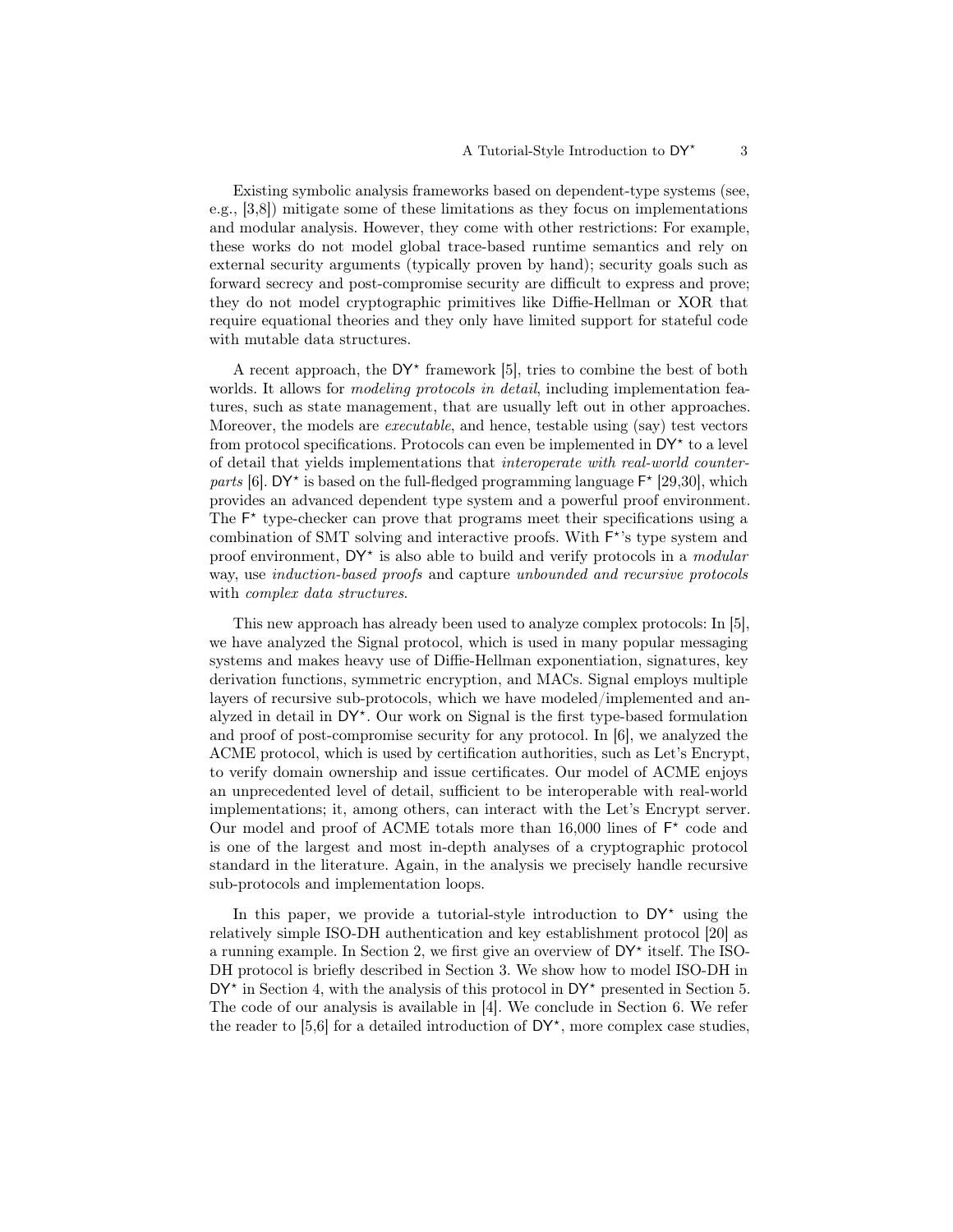and a more comprehensive discussion of related work. More information on the umbrella project REPROSEC can be found in [\[28\]](#page-19-20).

# <span id="page-3-0"></span>2 The DY<sup>\*</sup> Framework

The  $DY^*$  framework has been proposed in [\[5\]](#page-18-6). In this section, we give a brief overview of this framework following the descriptions of the original publication. For full details, we refer the reader to [\[5\]](#page-18-6).

The  $DY^*$  framework is meant to model a distributed system that consists of principals executing protocol code and exchanging messages over an untrusted network which is under the control of a *Dolev-Yao adversary*.

A central component of our framework is the global (execution) trace. Among others, it records the history of the states of all principals at any time throughout the run of a system as well as all messages sent over the network by principals. A principal's state may contain arbitrary information. For example, it can contain long-lived keys, such as the principal's public and private keys. Also, principals may be involved in an unbounded number of sessions at the same time. Hence, a principal's state also contains the current session state for all of its sessions.

In the simplest case, at each protocol step a principal first retrieves its current state from the global trace, possibly reads a message from the network (and hence, from the trace), performs its computation, sends messages back to the network (and hence, to the trace), and at the end of the invocation saves its new state in the global trace. Being based on a fully-fledged programming language,  $DY^*$ , of course, does not restrict protocol implementations to follow that pattern and it allows for arbitrary computations, including, for example, loops within protocol steps as well as iterations of subprotocols.

The trace also records the nonces generated by principals and documents whether principals or their sessions (even versions of sessions, see below) are corrupted by the adversary, who can corrupt principals dynamically in a finegrained way.

The trace determines the attacker's knowledge at any point in a run: the attacker knows all messages that have been sent on the network thus far as well as the state of corrupted principals or corrupted sessions of principals. This knowledge in turn determines which messages the attacker can send to (sessions of) principals. An attacker can only construct and send messages it can derive from its knowledge. In particular, it cannot simply guess secrets.

For principals to interact with the trace, we provide a set of modules (containing APIs). These modules are layered: At the bottom is the symbolic runtime layer, which allows principals to access and manipulate the trace in a straightforward way. On top of this layer, we construct the labeled layer, which factors out generic security abstractions and invariants, all of which are mechanically proven sound in  $F^*$  w.r.t. to the lower-level trace-based runtime semantics of the symbolic runtime layer.

We typically prove security properties in  $DY^*$  with the help of the labeled layer: At the heart of our methodology is a security-oriented coding discipline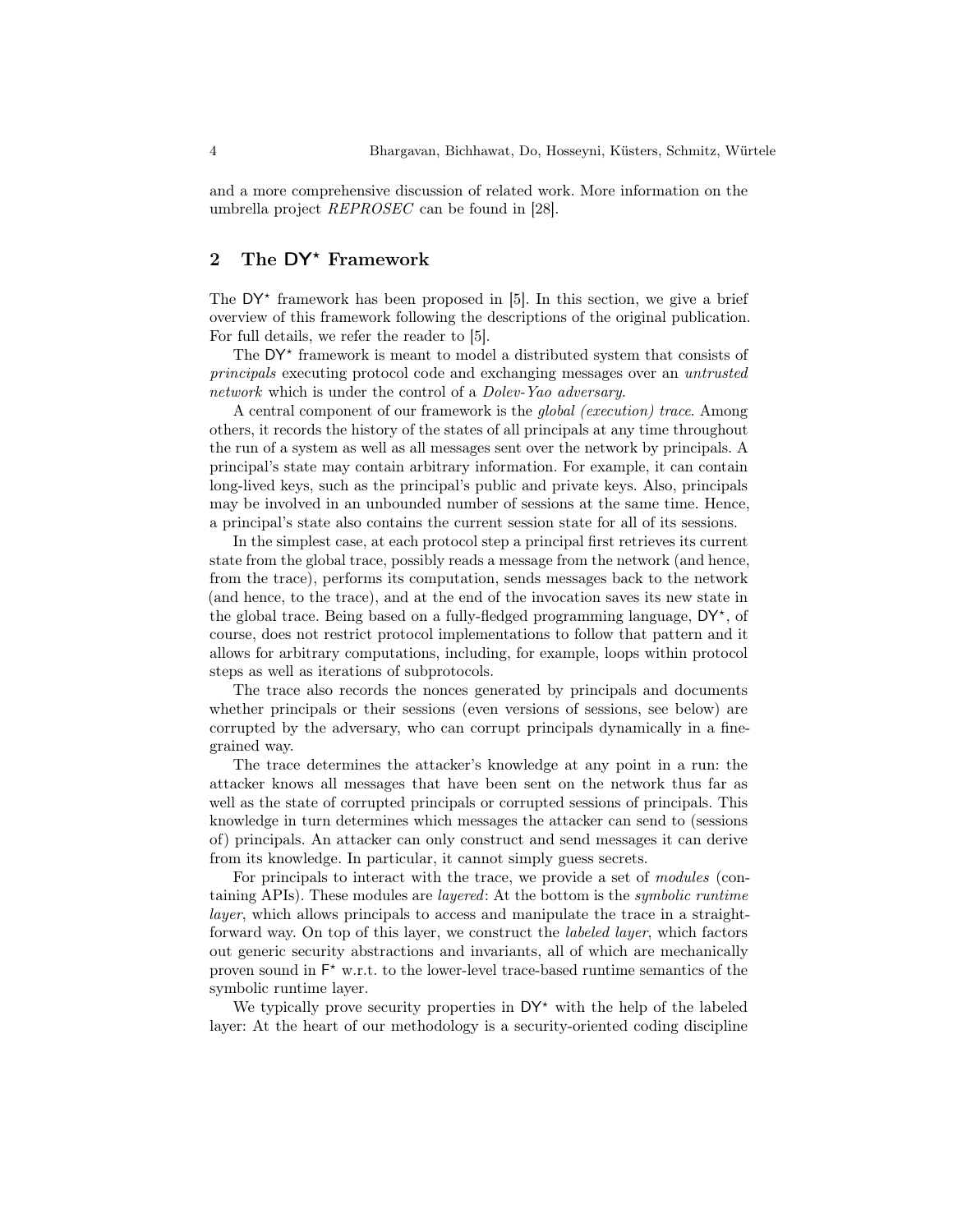for protocol code written in terms of secrecy labels and usage constraints. Labels allow us to proactively track knowledge of secrets. Whenever some secret is generated (e.g., a nonce), we annotate this secret with a label that states who is allowed to know this secret.

Usage constraints complement labeling: We annotate key material with a usage, for example: a key may only be used for signing but not for encryption (which rules out decryption oracles). Moreover, the annotation can also express that a key may only be used for cryptographic operations with certain payloads, e.g., that some key is only ever used to sign specific messages. This allows us to (by local type-checking) even reason about the behavior of other honest principals.

The labeling layer contains a generic *trace invariant* that describes a *valid* trace. For example, in a valid trace, messages sent to the network must always be publishable (according to their labeling) and principals only store terms in their states that they are allowed to know. This means that, e.g., code modeling a protocol in which principals send secrets unprotected via the public network will violate our valid trace invariant.  $DY^*$  comes with generic security lemmas, proven in  $F^*$  in the framework itself, which show that the labeling of messages is actually sound w.r.t. the symbolic runtime layer.

The global trace also allows us to naturally and explicitly express security properties, such as secrecy properties and authentication/integrity properties, involving features like (long-lived) mutable state, dynamic compromise, forward secrecy, and post-compromise security that require reasoning about the adversary's knowledge and the precise order of events in the global trace. As mentioned in Section [1,](#page-0-0) all this was lacking in previous dependent type based approaches. In order to prove such properties, we typically formulate global invariants over the global trace which the code of every principal has to preserve. The invariants must be strong enough to then imply the security properties we care about.

States and Corruption. As mentioned above, principals' states are recorded in the global trace. Every time a principal stores its state, a new (immutable) entry is appended to the trace that contains the principal's identity and the whole principal's state. This state is grouped in so-called sessions, each annotated with a version identifier. Sessions can store long-term keys, such as a principal's public and private keys, but also, as the name suggests, the principal's states of arbitrary many ongoing protocol sessions. An adversary can at any time compromise a specific version of a session of some principal. Such a compromise is recorded in the trace and the adversary can use all information stored in that state session. This particularly fine-grained notion of compromise allows an attacker to dynamically compromise both long-term keys and ephemeral protocol states. By this, we can model that only a subset of data stored in a principal's state leaks to the adversary, allowing us, for instance, to analyze forward secrecy and post-compromise security. The attacker, however, is not restricted by this model as it can corrupt as many versions and sessions as it likes.

Equational Theories.  $DY^*$  builds upon an abstract type of byte strings called bytes and defines a series of (abstract) conversion and cryptographic functions for constructing and parsing byte strings. One can also define equational theories on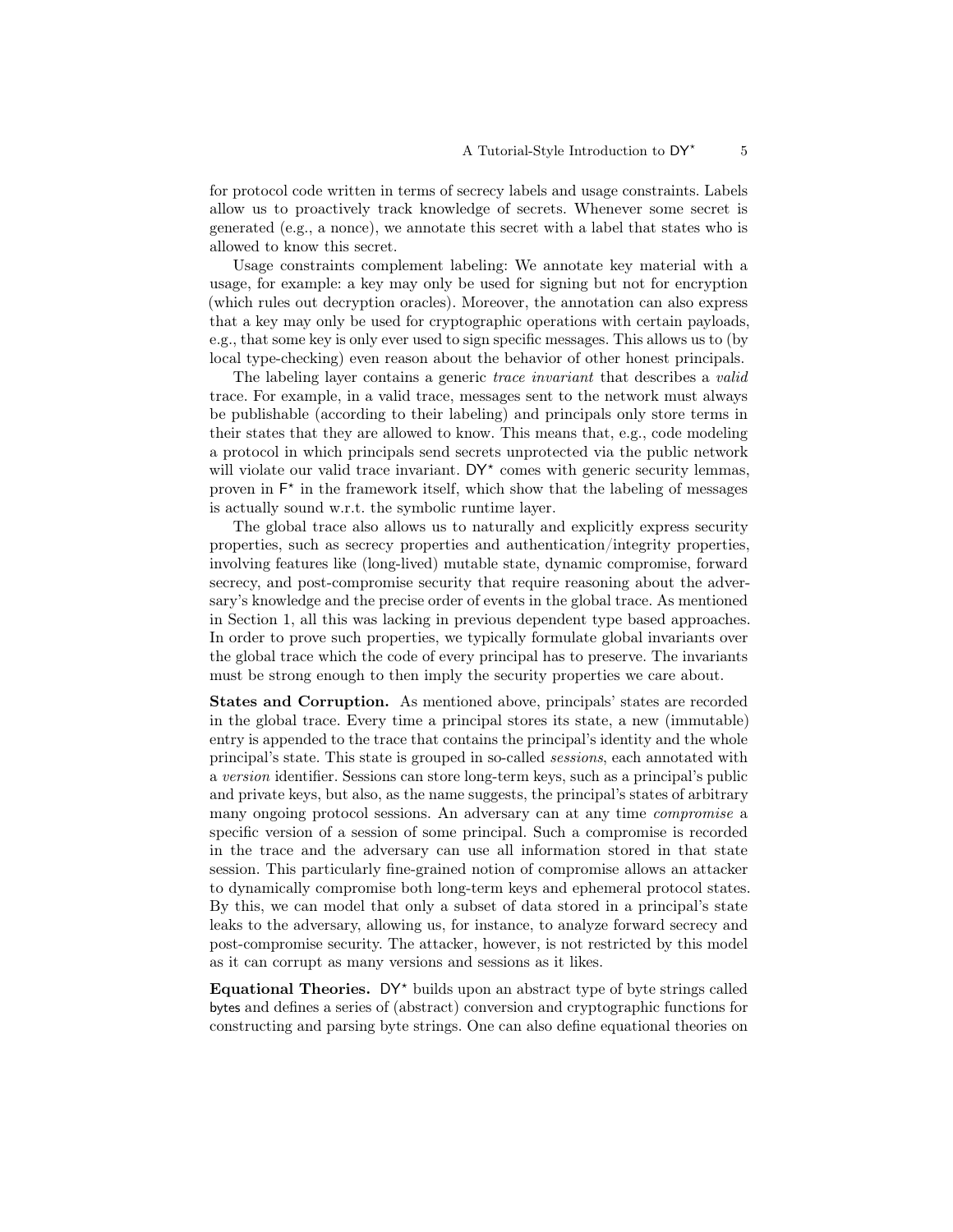bytes to capture algebraic properties. For example, for Diffie-Hellman, we have the functions dh\_pk and dh, where dh\_pk reflects the generation of the public key  $(g<sup>y</sup>)$  from a private key  $(y)$ , and dh reflects the computation of the shared secret  $(g^{xy})$  from a private key  $(x)$  and public key  $(g^y)$ .

We technically represent equational rules as  $F^*$  lemmas. For example, the equational rule  $(g^x)^y = (g^y)^x$  is expressed as follows:<sup>[7](#page-5-0)</sup>

| val <code>dh_shared_secret_lemma</code> : x:bytes $\rightarrow$ y:bytes $\rightarrow$ |  |
|---------------------------------------------------------------------------------------|--|
| Lemma $((dh \times (dh$ <sub>-</sub> pk y $)) == (dh y (dh$ -pk x $)))$               |  |

 $DY^*$  already provides a large set of typical equational rules, which —if neededcan easily be extended (for DH, XOR, signatures, etc.). For example, in [\[6\]](#page-18-7) we add a property called non-destructive exclusive ownership for signatures.

Modeling Adversarial Behavior. We model an active network attacker, in the tradition of Dolev and Yao [\[13\]](#page-19-1). The attacker can intercept, modify, and block all messages sent on the network. The attacker can compromise any session state and can call any cryptographic function (using messages/principal's states it already knows), and can schedule any part of a protocol, i.e., functions that model the behavior of honest parties (see below). By using these capabilities, the attacker grows its knowledge as the global trace is extended and can try to break the protocol's security goals. Essential for an attacker's behavior is its knowledge. The attacker's knowledge at each index i in the global trace is logically characterized using a set of derivation rules. For example, the attacker can immediately derive literals, read any message sent on the network, read previously compromised states, and decrypt ciphertexts for which it knows the corresponding keys. To verify the correctness and expressiveness of our attacker model, we implement a (typed) API for the attacker with commonly expected operations like sending and receiving messages or corrupting principals. By typechecking this attacker API, we prove that our trace invariants do not restrict the adversary in unexpected ways, a property called attacker typability.

Labeled Crypto API. The core of the labeled layer is a labeled crypto API that provides labeled wrappers for all the crypto functions on the symbolic runtime layer and internally enforces labeling and usage rules. Each byte in bytes is assigned a unique label that indicates who may know it. For example, a label CanRead  $[P \text{ p1}; P \text{ p2}]$  indicates a secret that only the principals  $p1$  and  $p2$  may know, whereas the label public indicates that anyone may know it. Literals are always labeled public, nonces are assigned a label when they are generated.

Secrecy labels form a lattice, where can\_flow i l1 l2 says that the label l1 is equal or less strict than the label l2 at trace index i. In particular, public flows to all other labels, and CanRead [P p] can flow to public at index i if Compromised p sid v (for some session sid and some version v) occurs in the trace at or before i.

The labeled APIs enforce a labeling discipline that ensures that secret values never flow to public channels. In particular, we require that the labels of all

<span id="page-5-0"></span><sup>&</sup>lt;sup>7</sup> Note that we format all  $F^*$  code in this paper using a pretty-printer, i.e., some syntactic constructs are displayed using well-known mathematical symbols for readability, such as  $\rightarrow$ ,  $\forall$ ,  $\exists$ , and  $\lambda$ , instead of their textual representations.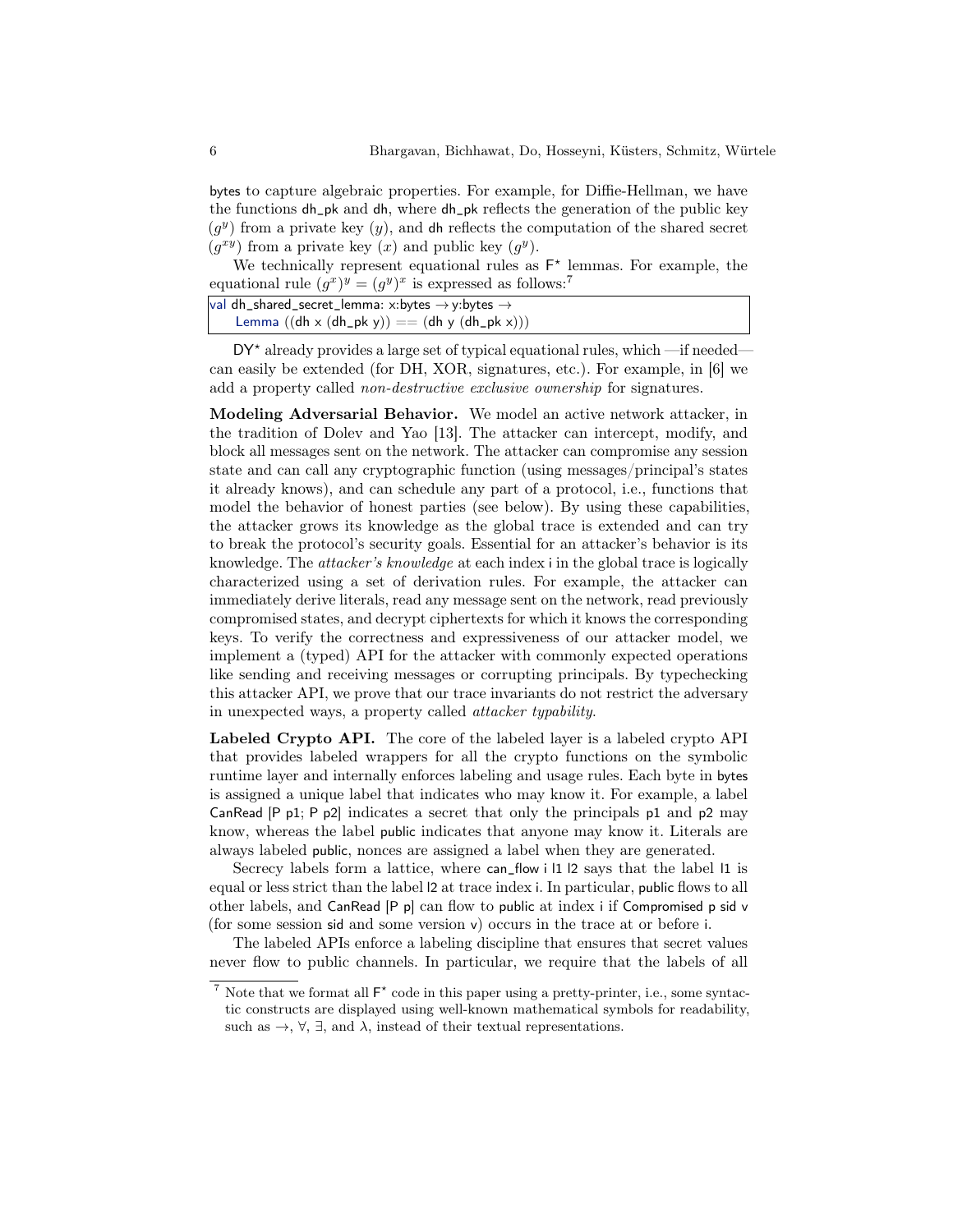network messages must flow to public. If a secret value has to be sent over the network, it must first be encrypted with a key whose label is at least as strict as the message's label. We refer the reader to [\[4\]](#page-18-8) for the full set of labeling rules.

In addition to secrecy labels, the labeled APIs also enforce usage pre-conditions. Each key is assigned an intended usage. For example, a signature key cannot be used as an encryption key. Furthermore, we define a global usage predicate controlling what kinds of messages a given key can encrypt/sign. Of course, these restrictions only apply to honest principals. For example, the labeled API for the signature and verification functions is as follows:<sup>[8](#page-6-0)</sup>

```
val vk: sk:bytes \rightarrow pk:bytes{is_labeled_public pk}
val sign: #p:global_usage \rightarrow #i:timestamp \rightarrow #l:label \rightarrow #l':label \rightarrowk:bytes{\exists s. is_signing_key p i k l s} \rightarrow nonce:bytes \rightarrowm:bytes{get_label m == \vert \cdot \wedge \forall s. is_signing_key p i k l s
        \Rightarrow p.usage_preds.can_sign i s (vk k) m} \rightarrowtag:bytes{can_flow i (get_label tag) l'}
val verify: pk: {is_labeled_public pk} \rightarrow m:bytes \rightarrow tag:bytes \rightarrow bool
val verify_lemma: #p:global_usage \rightarrow #i:timestamp \rightarrow #l1:label \rightarrow #l2:label \rightarrowpk: bytes \rightarrow m: msg p i l1 \rightarrow tag: msg p i l2 \rightarrowLemma (if verify pk m tag then (\forall \, l \, s. \, is\_version\_key p \, i \, pk \, ls=⇒ (can_flow i l public ∨ (∃ j . j ≤ i ∧ p.usage_preds.can_sign j s pk m)))
               else (C.verify pk m s = false))
```
Signing keys are supposed to be secrets (typically labeled with CanRead [P prin] to model that they should be known only to some principal prin) and marked to be used as signing keys (along with some string s that we can use to tag such keys in order to track them in our proofs). The corresponding verification keys (generated with vk) are always labeled public. For each protocol, we define a (global) predicate can\_sign i s k m (part of the global usage data structure p) that indicates if at some timestamp i the private key corresponding to the public key k (tagged with the string s) may sign the message m. This predicate is then used as a pre-condition for sign, ensuring that protocol code does not accidentally call sign with a message that does not conform to can\_sign. Conversely, if verify succeeds, then the API guarantees that the signature must be valid and the signed message must satisfy can\_sign, unless the signing key can be known by the attacker (see verify\_lemma above); in this lemma, l indicates the label of the private key of pk.

For Diffie-Hellman, each DH private key has the type dh\_private\_key p i l s indicating that it has a secrecy label l and that the shared secret generated from this private key should have the usage defined by the function dh\_usage

<span id="page-6-0"></span><sup>8</sup> Note that the code excerpts we show in this paper are a bit simplified for presentation purposes (see [\[4\]](#page-18-8) for the full code). Further note that we here use so-called refinement types provided by  $F^*$  to further restrict types. For example, the result pk of the function vk is of type bytes, which is —by refinement— further required to satisfy the predicate is\_labeled\_public, which states that the byte string pk must be labeled as public. We also make use of so-called *implicit* arguments, which are marked by  $\#$ . In many cases, these parameters can be dropped when calling the function, as  $F^*$ can derive them from the context.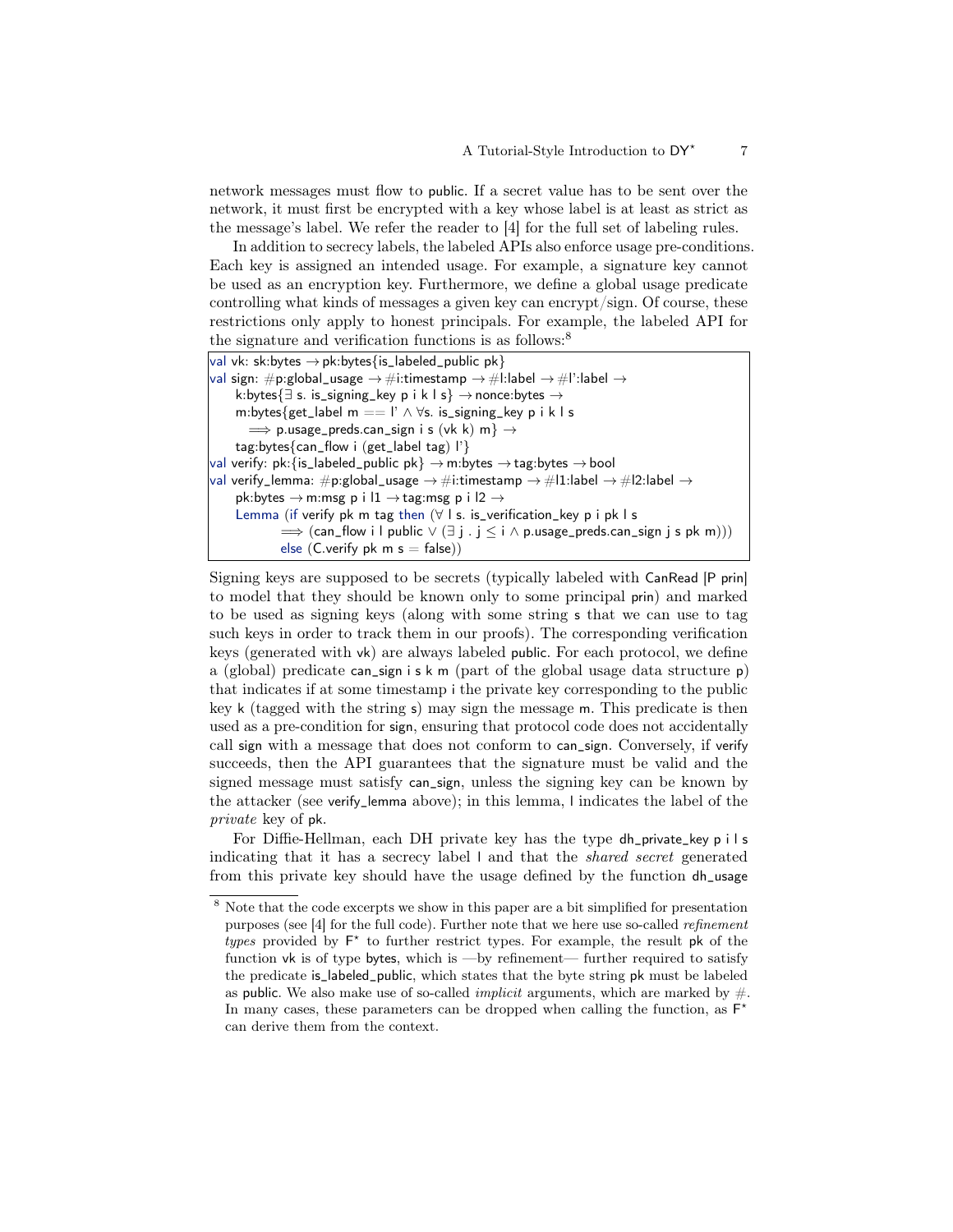that takes as parameter the string s. The corresponding public keys have type dh\_public\_key p i l s. The declarations in  $F^*$  are as follows:

| $\vert$ val dh_usage: string $\rightarrow$ usage                                                                                   |
|------------------------------------------------------------------------------------------------------------------------------------|
| val dh_pk: #p:global_usage $\rightarrow$ #i:nat $\rightarrow$ #l:label $\rightarrow$ #s:string $\rightarrow$                       |
| dh_private_key $p \text{ i } s \rightarrow dh$ _public_key $p \text{ i } s$                                                        |
| val dh: #p:global_usage $\rightarrow$ #i:nat $\rightarrow$ #l1:label $\rightarrow$ #l2:label $\rightarrow$ #s:string $\rightarrow$ |
| dh_private_key p i l1 s $\rightarrow$ dh_public_key p i l2 s $\rightarrow$                                                         |
| b:bytes{has_label i b (join $11$ $12$ ) $\land$ has_usage i b (dh_usage s)}                                                        |

The function dh takes a private key with type dh\_private\_key p i l1 s and a public key with type dh\_public\_key p i l2 s to compute a shared secret with label join l1 l2 and usage defined by dh\_usage given the string s. The label join l1 l2 means that the shared secret may be used in any session covered by l1 or l2. We define several other variants of the dh function, including for cases where the peer's public key is untrusted.

The types for the rest of the cryptographic API are similar. In each construction, the arguments must satisfy some protocol-specific usage predicate (can\_aead\_encrypt, can\_mac, ...), and in all encryption functions, we ask that messages must flow to the labels of the decryption keys.

Specifying Protocols. A protocol is written as a set of functions, each of which defines one protocol step performed by a principal. These functions can be called by the adversary in arbitrary order. The parameters of these functions allow the adversary to specify which session of the protocol is to be invoked and which message the principal is supposed to read from the network. In particular, we have no restrictions on the number of principals or sessions in a protocol run.

When called, a function typically parses the principal's state as well as the network message to some semantically rich data type (we provide protocoldependent parsing and serializing functions). Next, it performs the computation of the respective protocol step, serializes its results (a new state for this principal and possibly new network messages), and places these results on the trace (by storing the new state and sending the network messages). Since with  $F^*$  we have a full-fledged functional programming language at our disposal, the functions can perform arbitrary computation and, in combination with global traces, easily deal with recursive, mutable, and long-lived state, unlike previous approaches.

The protocol code for each principal cannot directly read or write to the trace, but instead must use the labeled API that enforces an append-only discipline on the global trace using a custom computational and stateful (monadic) effect called LCrypto. Recall that effects (and so-called monads) are common in functional programming languages, for example, to implement stateful functions. LCrypto allows the function to use and modify the global trace, without providing the global trace as a parameter to the function. The effect also captures trace invariants (see below). Functions annotated with the LCrypto effect are total (i.e., they always terminate) but can return errors, which are automatically propagated by LCrypto.

The labeled API provides functions to generate new nonces, send and receive messages, store and retrieve states, and log security events. Using these functions,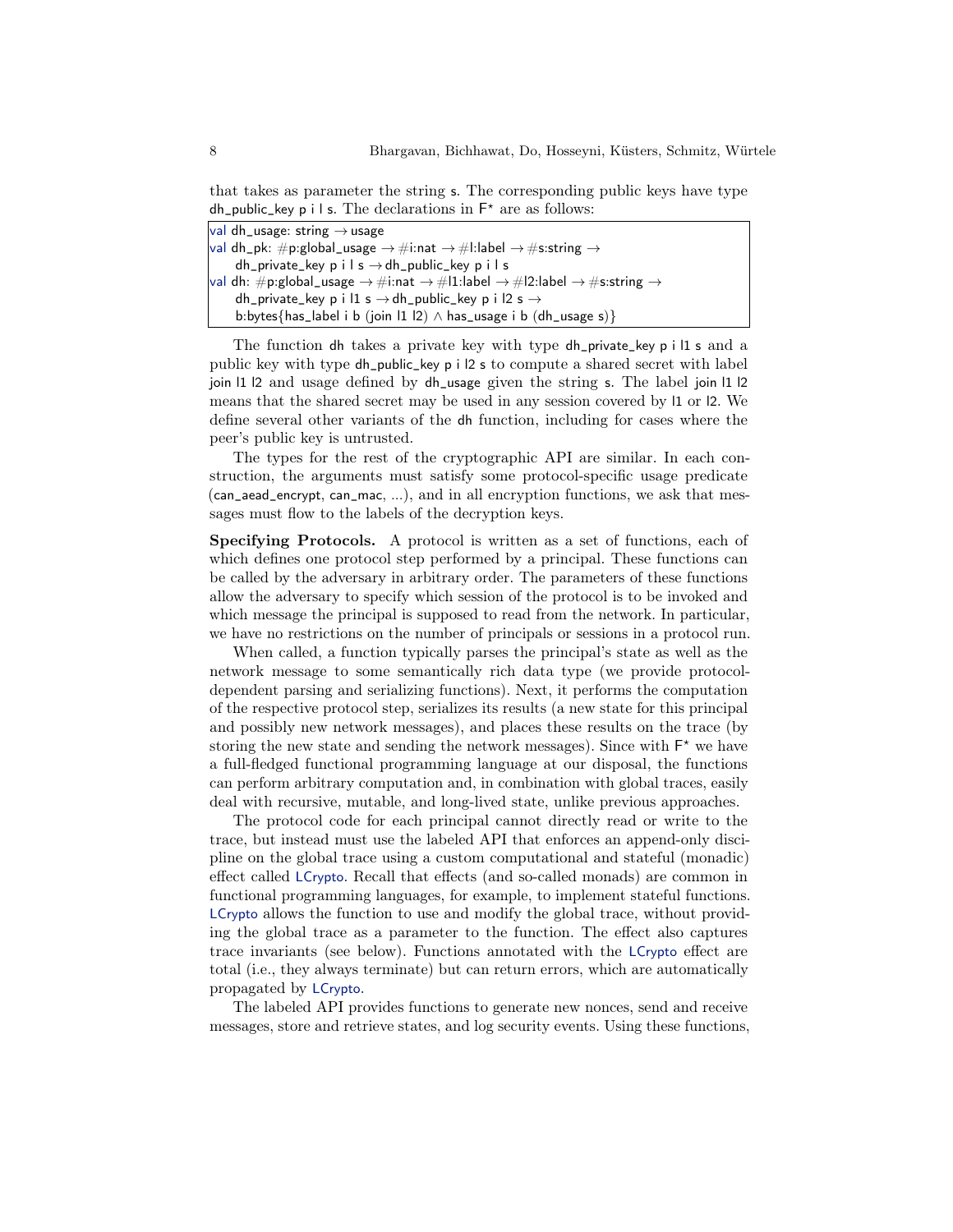and a library of functions for cryptography and bytes manipulations, we can build stateful implementations of protocols.

The LCrypto effect enforces the global trace invariant valid\_trace. Functions in the trace API and with the LCrypto effect take valid\_trace as both pre- and post-condition. Hence, this generic trace invariant must hold in all global traces generated by protocol code that follows the labeling rules. The invariant consists of several components, some generic and some that have to be defined for each protocol. The following  $F^*$  code specifies the generic parts with the protocolspecific invariants/predicates given in the argument pr:

<span id="page-8-2"></span><span id="page-8-1"></span><span id="page-8-0"></span>1 let valid\_trace (pr:preds) (tr:trace) = 2  $|(\forall$  (i:timestamp) (t:bytes) (s:principal) (r:principal). i < trace\_len tr  $\Longrightarrow$ 3 (was\_message\_sent\_at i s r t  $\implies$  (is\_publishable pr.global\_usage i t)))  $\wedge$ 4 | (∀ (i:timestamp) (p:principal) (v:version\_vec) (s:state\_vec). i < trace\_len tr  $\Longrightarrow$ 5 (state\_was\_set\_at i p v s  $\Longrightarrow$  ((Seq.length v = Seq.length s)  $\land$ 6 ( $\forall$  j. j < Seq.length v  $\implies$  pr.trace\_preds.session\_st\_inv i p s[j] v[j] ))))  $\land$ <br>7 ( $\forall$  (i:timestamp) (p:principal) (e:event). i < trace\_len tr  $\implies$  $(\forall$  (i:timestamp) (p:principal) (e:event). i < trace\_len tr  $\Longrightarrow$ 8 (did\_event\_occur\_at i p e  $\implies$  (pr.trace\_preds.can\_trigger\_event i s e)))

<span id="page-8-6"></span><span id="page-8-5"></span><span id="page-8-3"></span>The invariant states that i) (Lines [2–](#page-8-0)[3\)](#page-8-1) any message t that is sent on the network (at index i by the sender s to the intended receiver r) must have a label that can flow to public; ii) (Lines [4–](#page-8-2)[6\)](#page-8-3) any state (with sessions s and corresponding versions  $(v)^9$  $(v)^9$  that is stored by an honest principal  $p$  at index i must satisfy the protocolspecific state invariant session\_st\_inv i p s' v' contained in pr for each session s' (in s) and their corresponding version identifier v' (in v); iii) (Lines  $7-8$ ) any event e logged by principal p at index i must satisfy the protocol-specific event predicate can\_trigger\_event i p e in pr. We also prove that all functions in the attacker API preserve valid\_trace (regardless of protocol-specific predicates), i.e., the attacker is not restricted by this invariant.

For a protocol model, we define the above-mentioned protocol-specific invariants pr and provide pr to the effect LCrypto as an argument. As valid\_trace is parameterized by pr, the effect can then instantiate this invariant for a concrete protocol. Note that pr also contains usage predicates for cryptographic functions, such as can\_sign mentioned above. Hence, these predicates are propagated in the same way as valid\_trace.

Protocol-specific invariants can be parameterized as well. This way, we can easily define re-usable modular layers, such as a generic PKI layer (which we also provide). This PKI layer, for example, provides key material to each principal stored in distinguished sessions. To enable layering, the protocol-specific invariant of this layer takes another (higher-layer) protocol-specific invariant pr as an argument and combines both to pki pr, where pki maps pr to the richer invariant.

Specifying Security Goals. The labeled layer of the DY\* framework allows us to specify security goals in several ways: i) we can use labeling to specify "simple" goals such as the secrecy of certain terms; ii) we can use the state invariant

<span id="page-8-4"></span><sup>&</sup>lt;sup>9</sup> Sessions and versions are stored in two separate sequences **s** and **v** (of the same length). For each session  $s'$  that is stored at index  $j$  in  $s$ , the corresponding version identifier v' is stored at the same index j in v.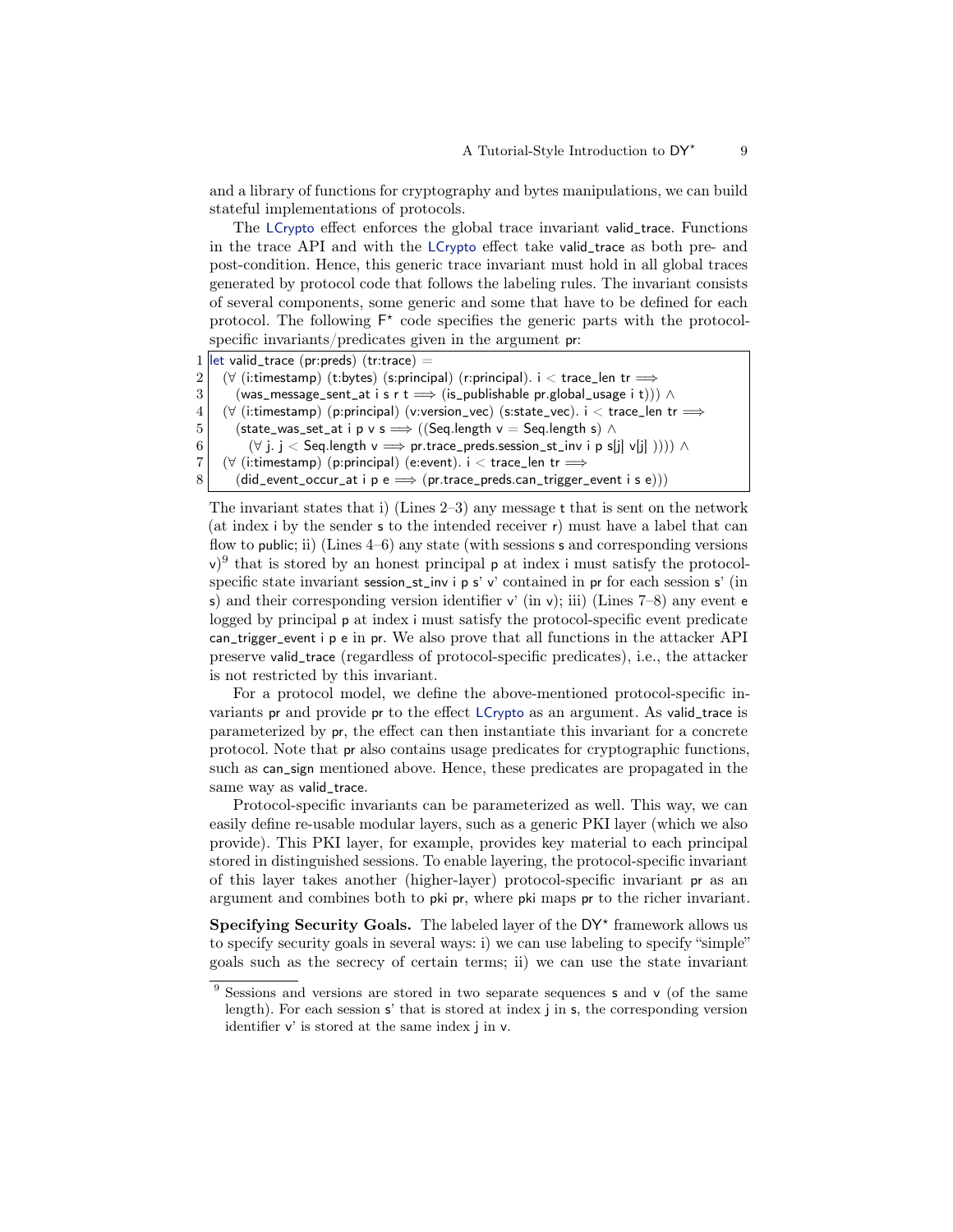and event predicate from valid\_trace to specify conditions under which a certain principal may reach a certain state/record an event; iii) we can specify more complex properties independently and show that these are implied by valid\_trace. In the latter case, we have to define the state invariant and event predicate such that they reflect sufficient properties of the protocol to prove the security goal.

Symbolic Execution. To enable debugging and testing protocol models, we provide a symbolic implementation of all abstract parts of the symbolic runtime layer. In particular, we provide an algebraic model for our basic data type bytes and all conversion and cryptographic functions of this layer. We emphasize that this model is mechanically proven to satisfy the equational theory, i.e., all lemmas describing this theory must hold true for the implementation.

For each protocol that we model in  $DY^*$ , we can write a scheduler function which calls the protocol functions in the expected order. This scheduler essentially describes a run of the protocol and can be seen as a test case. We can then compile the scheduler along with the  $DY^*$  framework and the protocol implementation to OCaml and execute this code to print out a symbolic trace of a protocol run. This way, we can inspect symbolic runs and check our model for errors, something not possible in tools like Tamarin and ProVerif. We can also implement further test cases and also implement and check known attacks for unfixed protocol code.

# <span id="page-9-0"></span>3 The ISO-DH Protocol

The ISO-DH protocol is a variant of the Diffie-Hellman protocol for authenticated key exchanges. More precisely, it extends the Diffie-Hellman protocol by adding an authentication mechanism as defined in [\[20\]](#page-19-19). The protocol is depicted in Figure [1](#page-10-0) with an initiator I and receiver R. For computing and verifying signatures, the protocol requires both parties to have a key pair and know the corresponding public key of the other party. We denote the private signing key of P by  $sk_P$  and the corresponding public key by  $pk_{P}$ .

Security Goals. The primary goal of the protocol is to provide secrecy of the generated shared key  $(g^{xy})$  if the protocol is run between an honest initiator and an honest responder. More precisely, the protocol aims to achieve forward secrecy in the presence of an active network attacker. That is, even if the attacker corrupts the long-term secrets of the principals (the signature keys) after a shared key has been established, the attacker is not able to obtain the shared key. The protocol also aims to provide mutual authentication by means of the signatures added to the Diffie-Hellman protocol.

# <span id="page-9-1"></span>4 Modeling ISO-DH in DY\*

We now illustrate the overall modeling process in  $DY^*$  using the ISO-DH protocol as an example. This section presents the model of the first two steps of this protocol in detail (up to the point where the responder processes the first message and sends the second message) and gives a brief overview of the remaining steps.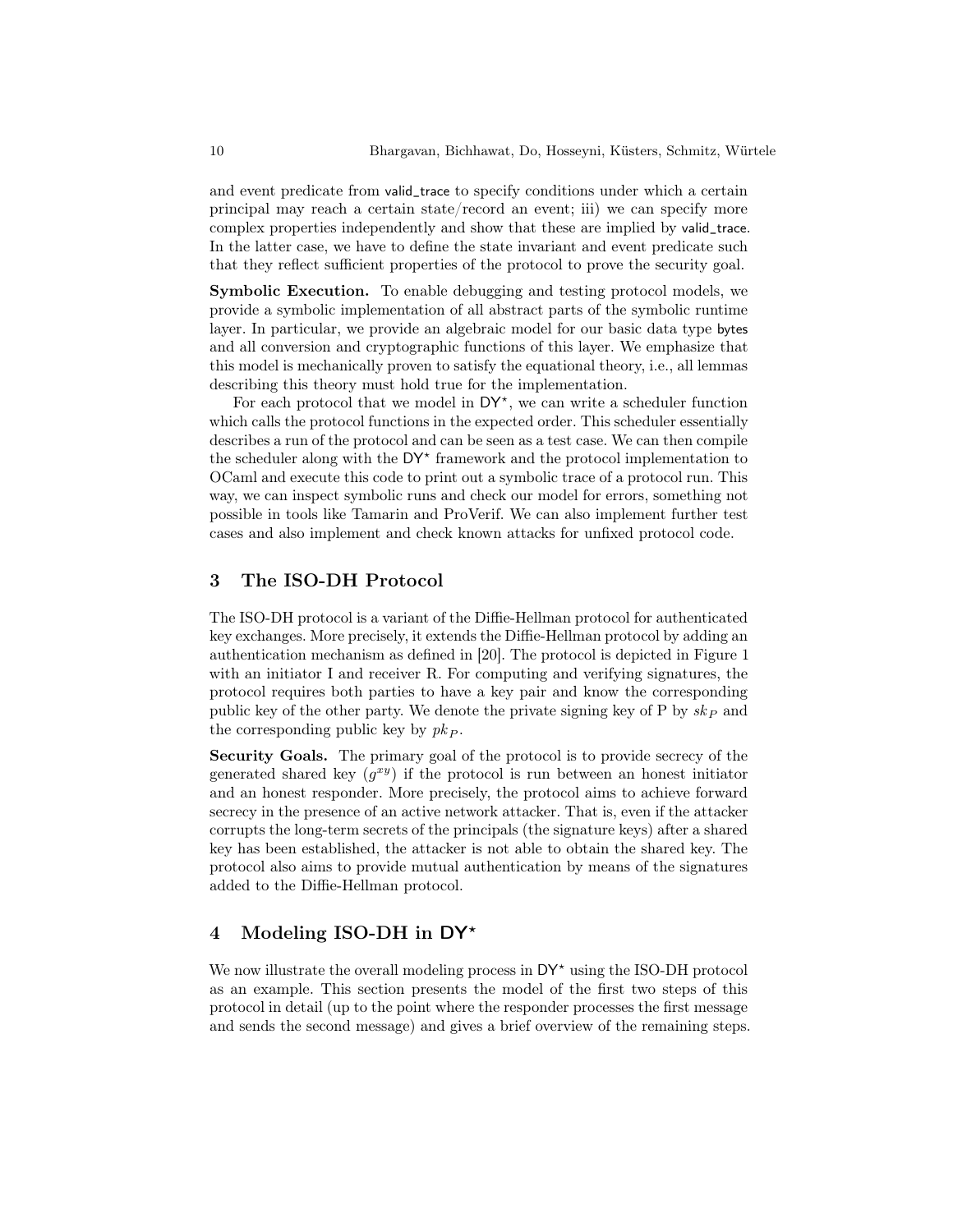

<span id="page-10-0"></span>Fig. 1. Signed Diffie-Hellman Protocol (ISO-DH) [\[22\]](#page-19-21). We use message tags to avoid reflection and type confusion attacks. This figure is taken from [\[5\]](#page-18-6).

The full  $DY^*$  implementation of this protocol can be found in [\[4\]](#page-18-8). We note that the analysis of ISO-DH has first been conducted as a case study in [\[5\]](#page-18-6) but was only briefly sketched there. Here, we go into much more detail regarding both the formal model as well as the security analysis.

Initiator: Send First Message. To model the first step of the protocol, we define a function initiator\_send\_msg\_1 which chooses a fresh nonce x for a principal a (the initiator), sends the first protocol message to a principal b (the responder), and stores the relevant values in the principal state of a. The interface and the implementation of this function are shown in Figure [2.](#page-11-0) As specified by the interface in Lines [2](#page-11-1) to [6](#page-11-2) of Figure [2,](#page-11-0) the function has two principals a and b as input parameters. The return values are idx\_msg and idx\_session, where idx\_msg is the trace index at which the global trace records the sent message and idx\_session is the index in the trace at which the new state of the initiator is recorded. Furthermore, the function has the LCrypto effect, parametrized by pki isodh, with isodh being the protocol-specific predicates (see also Section [2\)](#page-3-0).

Before explaining the function in detail, we note that the LCrypto effect allows us to specify pre- and post-conditions using the requires and ensures clauses. The initiator\_send\_msg\_1 has no additional pre-conditions except those required by the effect, i.e., that the (implicit) input trace is valid (see Line [5\)](#page-11-3). In Line [6,](#page-11-2) the post-condition of the function specifies a condition on the input trace t0, the return values (i, si), and the output trace t1. More precisely, the length of the output trace must be larger than the length of the input trace, and the message index i must point to the last trace entry of the output trace t1. Recall that the LCrypto effect (implicitly) also stipulates the validity of the output trace. Users do not have to state this.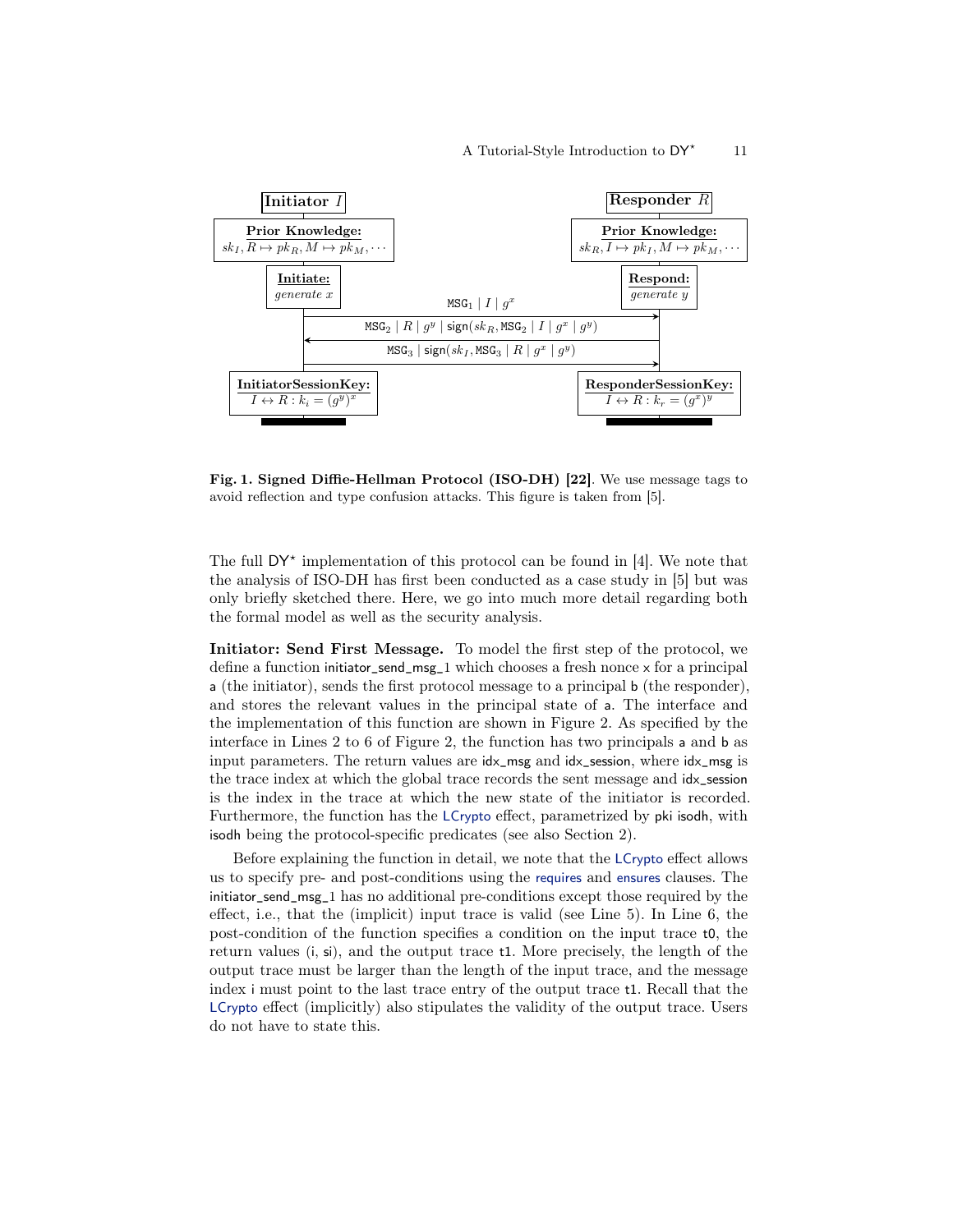<span id="page-11-7"></span><span id="page-11-6"></span><span id="page-11-5"></span><span id="page-11-4"></span><span id="page-11-3"></span><span id="page-11-2"></span><span id="page-11-1"></span> $1 //$  Interface of the first protocol step  $2$  val initiator\_send\_msg\_1:  $3 \vert$  a:principal  $\rightarrow$  b:principal  $\rightarrow$  $4$  LCrypto (idx\_msg:timestamp  $\times$  idx\_session:nat) (pki isodh) 5 (requires  $(\lambda \rightarrow \top)$ ) 6 (ensures  $(\lambda t0$  (i,si) t1  $\rightarrow$  trace\_len t1 > trace\_len t0  $\land$  i == trace\_len t1 - 1)) 7  $8$  // Implementation of the first protocol step 9 let initiator\_send\_msg\_1 a b =  $10$  let si = new\_session\_number a in 11 let  $(|t0,x|)$  = rand\_gen (readers  $|V$  a si 0]) (dh\_usage "ISODH.dh\_key") in 12 let  $gx = dh$ <sub>-pk x</sub> in 13 14 let  $ev =$  initiate a b gx in  $15$  trigger\_event a ev; 16 17 let  $t1 =$  global\_timestamp () in  $18$  let new\_ss\_st = InitiatorSentMsg1 b x in  $19$  let new\_ss = serialize\_valid\_session\_st t1 a si 0 new\_ss\_st in  $20$  new\_session a si 0 new\_ss; 21 22 let t2 = global\_timestamp () in  $23$  let msg1 = Msg1 a gx in  $24$  let w\_msg1 = serialize\_msg t2 msg1 in  $25$  let i = send a b w\_msg1 in  $26$  i, si

<span id="page-11-13"></span><span id="page-11-12"></span><span id="page-11-11"></span><span id="page-11-10"></span><span id="page-11-9"></span><span id="page-11-8"></span><span id="page-11-0"></span>Fig. 2. Interface and implementation of the first protocol step. See module ISODH.Protocol in [\[4\]](#page-18-8).

The implementation of initiator\_send\_msg\_1 starts with choosing a new state session index in Line [10,](#page-11-4) which is used to store information related to one protocol session. The function new\_session\_number is provided by  $DY^*$  and returns the next available session index for the current principal state of a.

Next, the function generates a fresh nonce x using the DY\* function rand\_gen in Line [11.](#page-11-5) The label of this nonce is (readers  $[V \, a \, s \, i \, 0]$ ), indicating that only version 0 of the state session si of principal a may read the nonce. Furthermore, the usage of the nonce is specified as (dh\_usage "ISODH.dh\_key"). By calling the  $DY^*$  function dh\_pk, the DH public key  $g^x$  is calculated.

In Lines [14](#page-11-6) and [15,](#page-11-7) an application-specific event is created and added to the trace, stating that a protocol flow is initiated with initiator a, responder b, and initiator public value gx.

The relevant information about the protocol flow is saved in the principal state of a in Lines [18](#page-11-8) to [20.](#page-11-9) In particular, the intended responder b and the nonce x are stored in an application-specific session type InitiatorSentMsg1 and this state session is serialized (i.e., turned into a value of type bytes). In Line [20,](#page-11-9) the serialized state session is appended to the current principal state of a and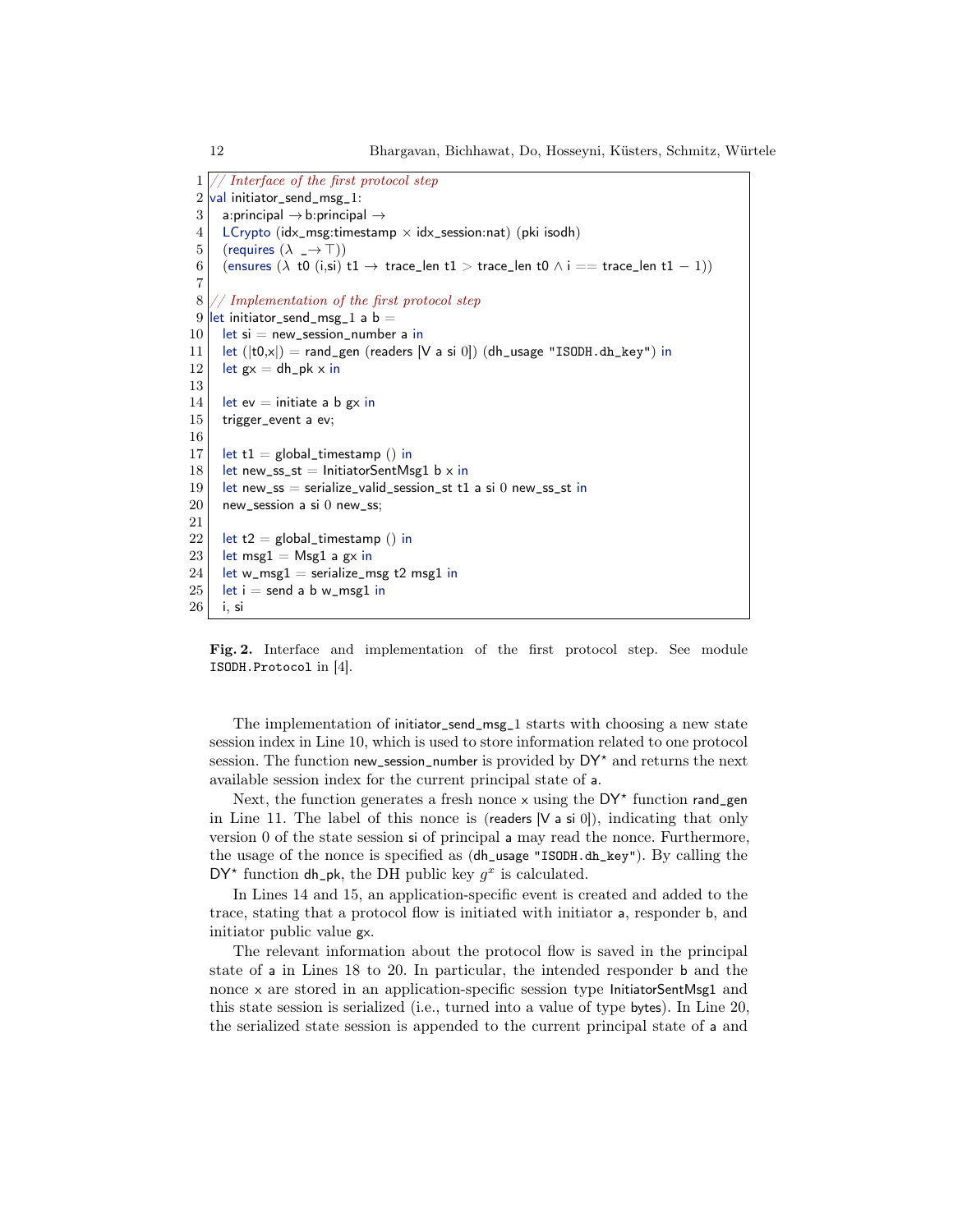13

the new principal state is then stored in the global trace. Recall that a principal p may only store state labeled to be readable by p. This is a time-dependent property, which is why the timestamp (Line [17\)](#page-11-10) is needed.

In Lines [22](#page-11-11) to [25,](#page-11-12) the function once more acquires a new timestamp (i.e., the current length of the trace, which is not equal to t1, as the state of principal a was updated in Line [20\)](#page-11-9) and creates an application-specific message Msg1 containing the identity of the initiator and the DH public key gx. This message is serialized in Line [24](#page-11-13) and sent in Line [25.](#page-11-12) The send function appends the message to the global trace and returns the message's trace index. (Note that the message has to be publishable, a time-dependent property.)

The function returns two indices, as already mentioned above. With these values, it is possible to write a scheduler for symbolic test cases as described in Section [2.](#page-3-0)

Responder: Receive Message and Send Reply. The steps performed by the receiver are shown in Figure [3.](#page-14-0) As mentioned,  $DY^*$  supports a high degree of modularity. In particular, we can split up large functions into small helper functions, as shown below: The main function modeling the second step is responder\_send\_msg\_2 (see module ISODH.Protocol in  $[4]$ ), which we split up into two helper functions, one for receiving the first protocol message and one for sending the second protocol message (for brevity, we omit the responder\_send\_msg\_2 function, as this function simply uses the two helper functions shown in Figure [3\)](#page-14-0). The security, i.e., non-violation of the trace invariant, is proven for each (helper) function independently, modularizing proof obligations on a fine-grained level.

The function that models receiving the first message, receive\_msg\_1\_helper, is shown in Lines [1](#page-14-1) to [12](#page-14-2) of Figure [3.](#page-14-0) In Line [8,](#page-14-3) the helper function calls the receive\_i function of DY\*, which is given the trace index at which the message to be read is stored and the receiver's name. However, the receive function does not provide any guarantees on authenticity or confidentiality of the received message and only guarantees that a message was sent at the given trace index. (The operation might fail and the failure is propagated by the LCrypto effect.) The received message is then parsed in Lines [9](#page-14-4) to [12.](#page-14-2)

The second helper function send\_msg\_2\_helper is similar to the initiator function shown above. The responder creates the values y and  $g<sup>y</sup>$  in Lines [23](#page-14-5) and [24,](#page-14-6) stores all relevant values in a new session in its state in Lines [26,](#page-14-7) [27,](#page-14-8) and [31,](#page-14-9) and generates an event in Line [30.](#page-14-10) The responder creates the second protocol message in Line [38,](#page-14-11) serializes it in Line [39,](#page-14-12) and sends the message in Line [40.](#page-14-13)

For computing the signature contained in the second protocol message, the responder first retrieves its private key in Line [21](#page-14-14) using the get\_private\_key function. This function is provided by the PKI layer of  $DY^*$  and returns the key of b of the specified key type (here, the key type is SIG, hence the function returns a signing key). The responder creates the signature in Lines [33](#page-14-15) to [36.](#page-14-16) The function sigval\_msg2 (used in Line [34\)](#page-14-17) is a helper function that creates the payload for the signature, i.e., a concatenation of the identifier a, the values gx and gy, and a string "msg2" (as a tag).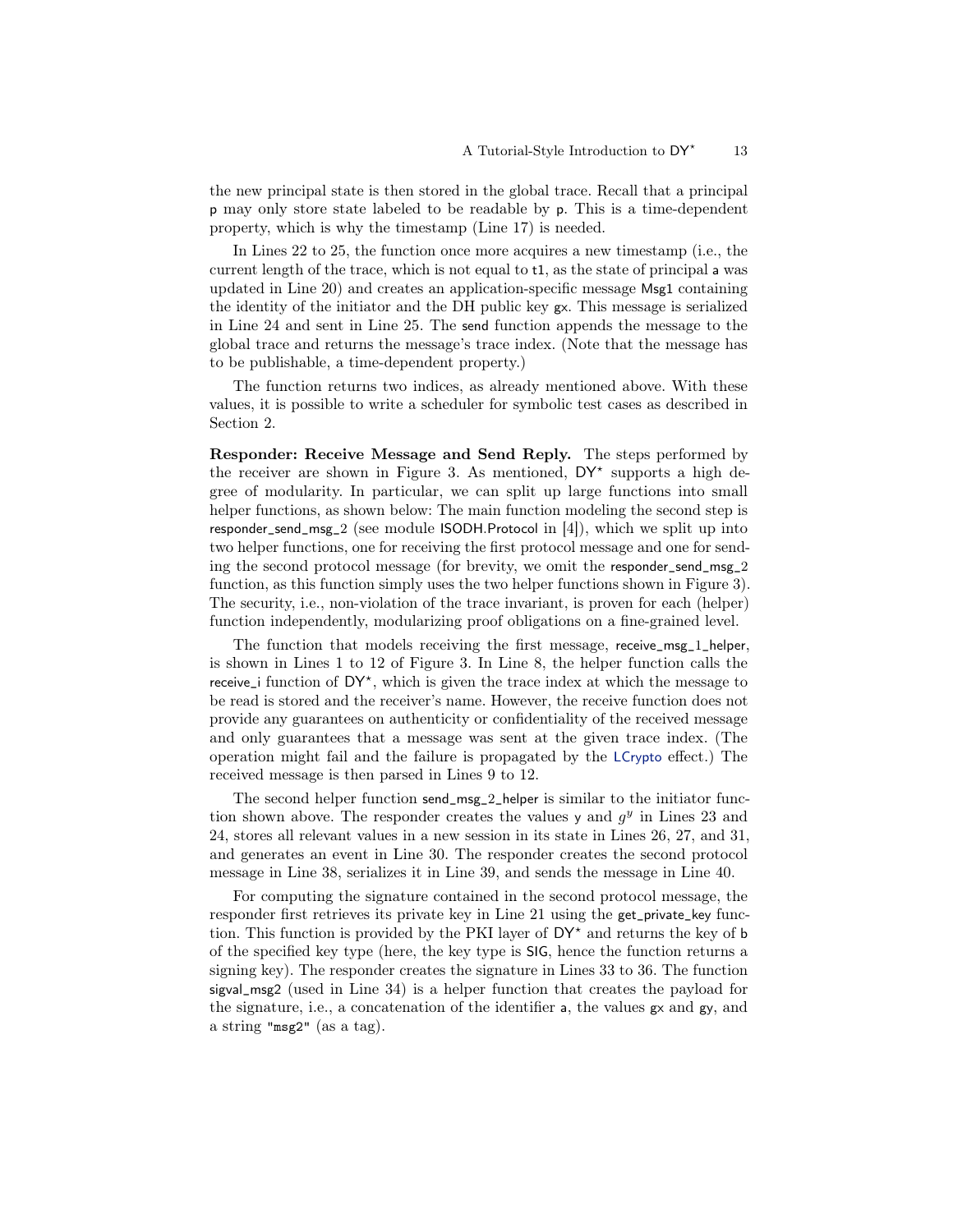The assert clause in the code states a simple property that facilitates the  $\mathsf{F}^\star$ proofs (see also Section [5\)](#page-13-0).

Remaining protocol steps. For details on the remaining protocol steps, we refer to the reader to [\[4\]](#page-18-8). The model implements the remaining steps from Figure [1](#page-10-0) similarly to the functions presented in this section. Upon finishing the protocol run, the initiator and responder each write events to the trace indicating that they completed a protocol run, and in these events include their names, the values gx, gy, and the shared key k. In the following, we briefly explain the verification of the signature by the initiator, as this step is crucial for the proof outlined in Section [5.](#page-13-0)

When the initiator receives the second message, it verifies the signature contained in the message using the helper function shown in Figure [4.](#page-15-0) The initiator calls the function with the following arguments: the current trace length i, the session and version indices si and vi at which the initiator manages the values of the protocol flow, the principal names a and b, the public key pkb of b (for verifying the signature), the values gx and gy of the current protocol flow, and the signature sig contained in the second protocol message.

First, the initiator creates the message for which the signature should be valid in Line [2](#page-15-1) of Figure [4.](#page-15-0) As described previously, the sigval\_msg2 function essentially concatenates the input arguments. Next, the helper function tries to verify the signature in Line [3.](#page-15-2) If the verification is successful, the initiator calculates and returns the shared key k in Lines [5](#page-15-3) and [7.](#page-15-4) The remaining code is needed to prove the security properties and will be described in Section [5.](#page-13-0)

### <span id="page-13-0"></span>5 Security Analysis

In this section, we describe in detail how security properties can be proven within the DY<sup>\*</sup> framework, illustrated by the ISO-DH protocol. In particular, we show how security properties can be stated as  $F^*$  lemmas, encoded in trace invariants, and how these invariants are enforced on the application code layer.

#### 5.1 Forward Secrecy

A central security property of the ISO-DH protocol is the secrecy of the resulting shared key, even if long-term secrets used by the initiator and responder become corrupted. We formalize this forward secrecy property, which was already outlined in Section [3,](#page-9-0) as an  $F^*$  lemma as shown in Figure [5.](#page-15-5)

The lemma is formulated as a function of the LCrypto effect, but without a return value (i.e., the type of the return value is unit). The pre-condition of the lemma requires that the initiator a has finished the flow (modeled by a finish event) at a trace index i. If this is the case, then the lemma ensures that either b has been corrupted at or before i, or the key has a join label (containing the specific session and version identifiers at which a and b store the key) and cannot be derived by the attacker unless it compromises one of these sessions (with the respective version). In particular, as long as the specific sessions at which a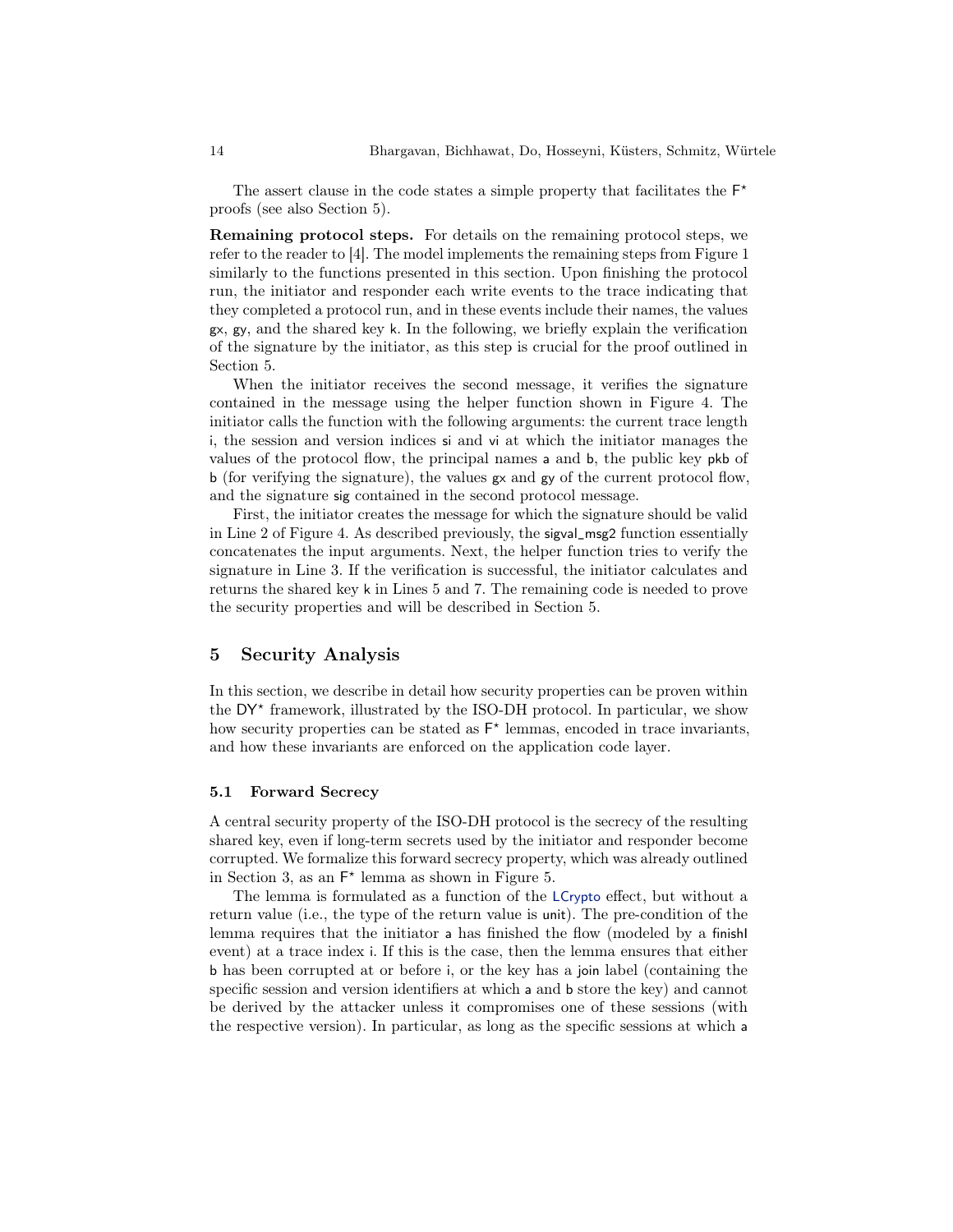```
1 val receive_msg_1_helper:<br>2 b:principal \rightarrow idx_msg:ti
      b:principal \rightarrow idx_msg:timestamp \rightarrow3 LCrypto (now:timestamp \& a:principal \& gx:msg now public) (pki isodh)
 4 (requires (\lambda \rightarrow \top))<br>5 (ensures (\lambda \text{ t0} (lnow
      (ensures (\lambda t0 (|now, _, _|) t1 \rightarrow t0 == t1 \land now == trace_len t0))
 6
 7 let receive_msg_1_helper b idx_msg =
 8 let (|now, ..., w_msg1|) = receive_i idx_msg b in
 9 let msg1 = parse_msg w_msg1 in
10 match msg1 with
11 | Success (Msg1 a gx) \rightarrow (|now,a,gx|)
|12| | _\rightarrow error "responder_send_msg_2:\text{const}<sub>L</sub>a<sub>\text{u}</sub>msg1"
13
14 val send_msg_2_helper: #idx:timestamp \rightarrow b:principal \rightarrow a:principal \rightarrow15 gx:msg idx public \rightarrow LCrypto (timestamp \times nat) (pki isodh)
16 (requires (\lambda t0 \rightarrow later\_than (trace\_len t0) idx))17 (ensures (\lambda t0 (i,si) t1 \rightarrow trace\_len t1 > trace\_len t0 \land i == trace\_len t1 - 1))
18
19 let send_msg_2_helper \#idx b a gx =
20 let si = new_session_number b in
21 let (|, \text{skb}|) = \text{get\_private\_key} b SIG sig_key_label in
22
23 let (|t1, y|) = rand_gen (readers [V b si 0]) (dh_usage "ISODH.dh_key") in
24 let gy = dh_pk y in
25
26 let new_ss_st = (ResponderSentMsg2 a gx gy y) in <br>27 let new ss = serialize valid session st t1 b si 0 new
      let new_ss = serialize_valid_session_st t1 b si 0 new_ss_st in
28
29 assert (is_eph_priv_key (t1+1) y b si 0);
30 trigger_event b (respond a b gx gy y);
31 new_session b si 0 new_ss;
32
33 let t2 = global_timestamp () in
34 let sv: msg t2 public = sigval_msg2 a gx gy in
35 let (|t3,n_s|) = rand_gen (readers [P b]) (nonce_usage "SIG_NONCE") in let sg = sign skb n_sig sv in
      let sg = sign skb n_sig sv in37
38 let msg2 = Msg2 b gy sg in
39 let w_msg2 = serialize_msg t3 msg2 in
40 let i = send b a w_msg2 in
41 i.si
```
<span id="page-14-18"></span><span id="page-14-17"></span><span id="page-14-16"></span><span id="page-14-15"></span><span id="page-14-13"></span><span id="page-14-12"></span><span id="page-14-11"></span><span id="page-14-10"></span><span id="page-14-9"></span><span id="page-14-8"></span><span id="page-14-7"></span><span id="page-14-6"></span><span id="page-14-5"></span><span id="page-14-0"></span>Fig. 3. Interface and Implementation of the Second Protocol Step. See module ISODH.Protocol in [\[4\]](#page-18-8) for full details. Note that we marked proof-related code with a gray background (see also Section [5\)](#page-13-0).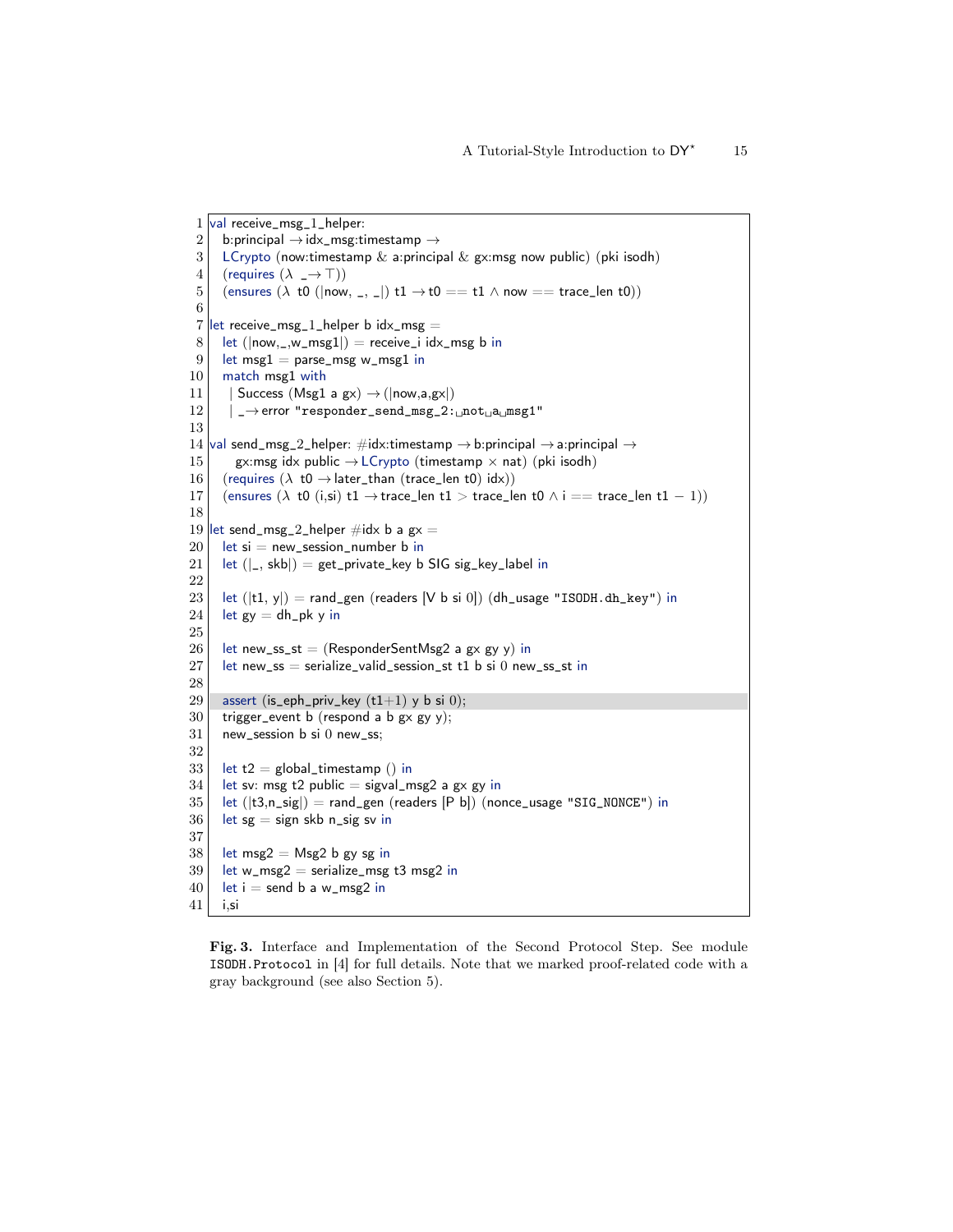<span id="page-15-7"></span><span id="page-15-6"></span><span id="page-15-3"></span><span id="page-15-2"></span><span id="page-15-1"></span>1 let initiator\_verify\_signature i si vi a b pkb  $\times$  g $\times$  gy sig = 2 let sv = sigval\_msg2 a gx gy in if verify pkb sv sig then ( can\_flow\_to\_public\_implies\_corruption i (P b); let k = dh x gy in dh\_key\_label\_lemma isodh\_global\_usage i gy;  $7$  k ) else (error "sig
outerification
sum ediated")

<span id="page-15-4"></span><span id="page-15-0"></span>Fig. 4. Helper function for verifying the signature of the second message and – if the signature is valid – calculating the shared DH key. See module  $ISODH.Protocol$  in [\[4\]](#page-18-8).

```
1 val initiator_forward_secrecy_lemma: i:timestamp \rightarrow a:principal \rightarrow b:principal \rightarrow2 gx:bytes \rightarrow gy:bytes \rightarrow k:bytes \rightarrow LCrypto unit (pki isodh)
3 (requires (\lambda t0 \rightarrow i < \text{trace\_len } t0 \land \text{did\_event\_occur\_at } i a \text{ (finishl a b gx gy k)))4 (ensures (\lambda t0 \_t1 \to t0 == t1 \wedge (corrupt_at i (P b) \vee (5 | ∃si sj vi vj. is_labeled isodh_global_usage i k (join (readers [V a si vi])
6 (readers [V b sj vj])) \wedge7 (corrupt_at (trace_len t0) (V a si vi) ∨ corrupt_at (trace_len t0) (V b sj vj) ∨
8 is_unknown_to_attacker_at (trace_len t0) k)
9 \mid ))))
```
<span id="page-15-5"></span>Fig. 5. Forward Secrecy Theorem. See module ISODH.SecurityLemmas in [\[4\]](#page-18-8).

and b store their key is not corrupted, the key stays secret even if the attacker corrupts the long-term signing keys of a or b after the initiator has finished the protocol run. We formulate a similar lemma for an event type indicating that the responder has finished the protocol flow.

As explained in Section [2,](#page-3-0) the security properties are proven by an appropriate instantiation of the valid\_trace invariant from which the security properties should follow. We show how a suitable valid\_trace can be specified and how to utilize the signature and event predicates in  $DY^*$  to prove that the protocol code preserves valid\_trace.

Specifying valid\_trace. In brief, we encode in valid\_trace that, whenever a (finishI a b gx gy k) event occurs on the trace, then the key k must have the label (join (readers [V a si vi]) (readers [V b sj vj])) (for some values si, vi, sj, vj) if b is not corrupted at i. Using a generic security lemma for labels provided by  $DY^*$ , we can then prove the secrecy of the key (see below). As described in Section [2,](#page-3-0)  $DY^*$ provides a straightforward way to define predicates on events using the parameter of the LCrypto effect. The effect parameter used in this analysis is (pki isodh), i.e., event predicates on the finish event can be defined in the isodh invariants (at the application layer). For this purpose, we first define a predicate is\_dh\_shared\_key as follows (see module ISODH.Sessions):

```
1 let is_dh_shared_key (i:timestamp) (key:bytes) (a:principal) (b:principal) =
```
- 2  $\mid$   $\mid$   $\exists$  si sj vi vj. is\_aead\_key isodh\_global\_usage i key
- $3$  (join (readers  $[V a s i v i]$ ) (readers  $[V b s j v j])$ ) "ISODH.aead\_key")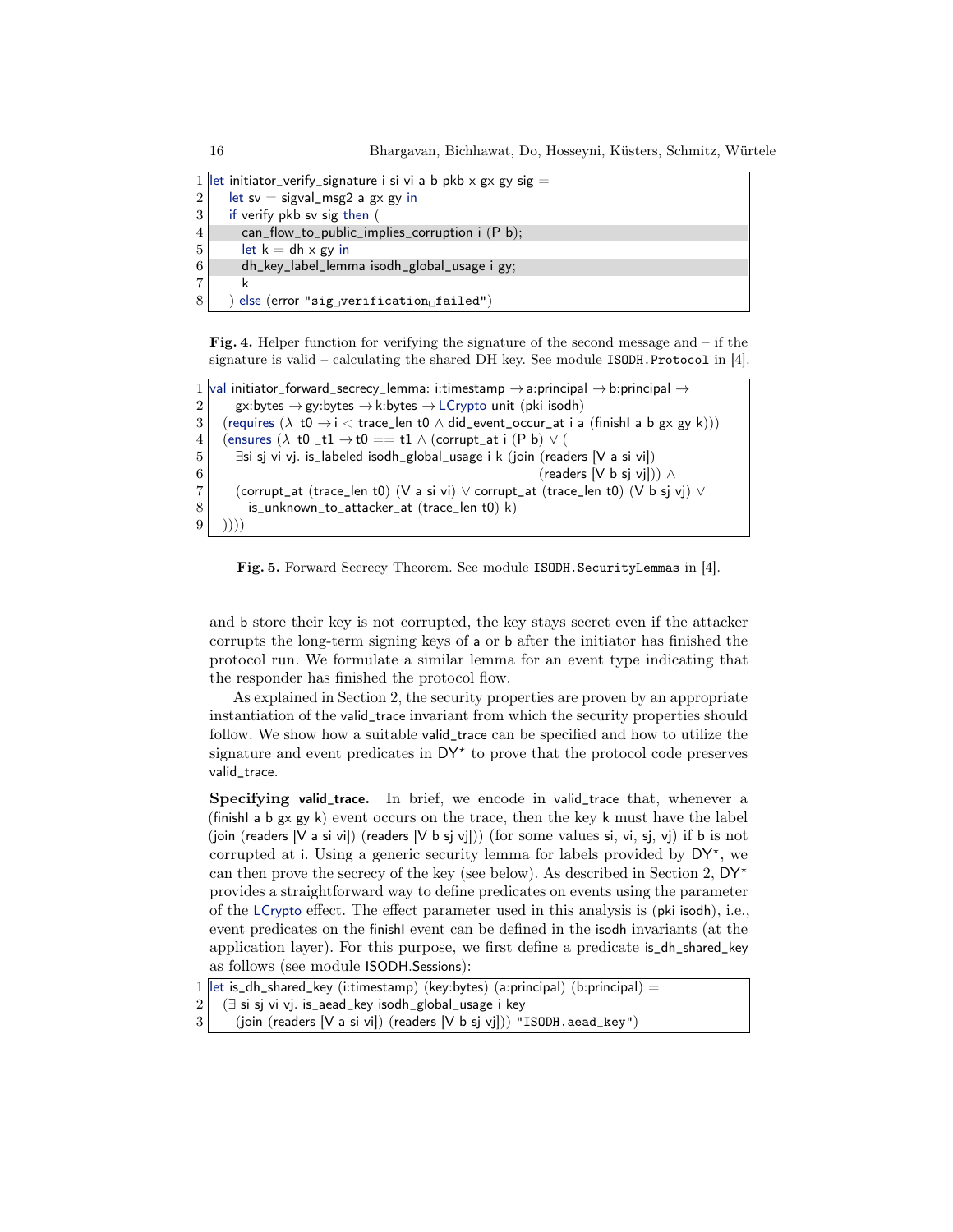By using the is\_aead\_key predicate as shown, we require the key to be labeled (join (readers  $[V \text{ a si vi}]$ ) (readers  $[V \text{ b si vi}]$ )) (and to be used as an AEAD encryption key); see module Labeled.CryptoAPI in [\[4\]](#page-18-8).

For (finishI a b gx gy k) events, we now require (using the event predicate) that (corrupt\_id i (P b) ∨ is\_dh\_shared\_key i k a b) must hold true. With such a predicate on finishI events, we can easily infer that the label of a shared key is (join (readers [V a si vi]) (readers [V b sj vj])) (for some values si, vi, sj, vj) as long as principal b is not corrupted at or before trace index i. Next, we show how we ensure that the protocol implementation fulfills this event predicate and why is\_dh\_shared\_key is true if b is not corrupted at or before i.

Implementation Fulfills valid\_trace. Recall that by using the LCrypto effect for protocol code, each function must ensure the validity of the resulting trace after the function call, e.g., whenever an initiator creates a finishI event, it must ensure that is\_dh\_shared\_key is true if the responder is not corrupted.

Before the initiator of our model finishes the protocol run, it checks the signature contained in the second message and computes the shared key (see Figure [4\)](#page-15-0). The post-condition of the function in Figure [4](#page-15-0) looks as follows:

```
1/\lambda t0 k t1 \rightarrow trace_len t0 == trace_len t1 \wedge k == CryptoLib.dh x gy \wedge2 is_msg isodh_global_usage i k (readers [V a si vi]) \wedge (
3 corrupt_id i (P b) ∨
4 (\exists y. k == CryptoLib.dh y gx \wedge is_dh_shared_key i k a b \wedge5 did_event_occur_before i b (respond a b gx gy y))
```
Hence, when the initiator calls the helper function, it gets the shared key k and the guarantees on k needed for the validity of the trace. (The did\_event\_occur\_before predicate is used only for authentication, see Section [5.2.](#page-17-0)) In the following, we show why the helper function yields this post-condition.

As described in Section [4,](#page-9-1) the helper function tries to verify the signature in Line [3](#page-15-2) of Figure [4](#page-15-0) using a verification key belonging to b (required by the function type, not shown here). As described in Section [2,](#page-3-0) a successful verification guarantees that either the signature predicate can\_sign holds true or the signing key is known to the attacker (see verify\_lemma in Section [2\)](#page-3-0). In the latter case, b, the principal owning the signing key, must be corrupted, which is deduced by the (generic) lemma can\_flow\_to\_public\_implies\_corruption called in Line [4](#page-15-6) of Figure [4.](#page-15-0)

To determine which guarantees the signature predicate can\_sign needs to provide, we first notice that the shared key k is calculated in Line [5](#page-15-3) of Figure [4](#page-15-0) using the dh function. The label of  $k$  is the join of the label of the initiator's secret key  $x$ , i.e., (readers [V a si vi]), and the label of the responder's secret key y. The connection between gy and the label of the corresponding secret key y is established using the lemma dh\_key\_label\_lemma called in Line [6.](#page-15-7) Therefore, to show that is\_dh\_shared\_key i k a b holds true, the signature predicate needs to imply that the label of the private key of gy is equal to (readers  $[V \mathbf{b} \mathbf{s}]$  vij), for some session sj and version vj.

The idea for connecting the successful signature verification to the label of the private key y is as follows: We formulate the signature predicate such that the successful signature verification of the second message implies that, at a

17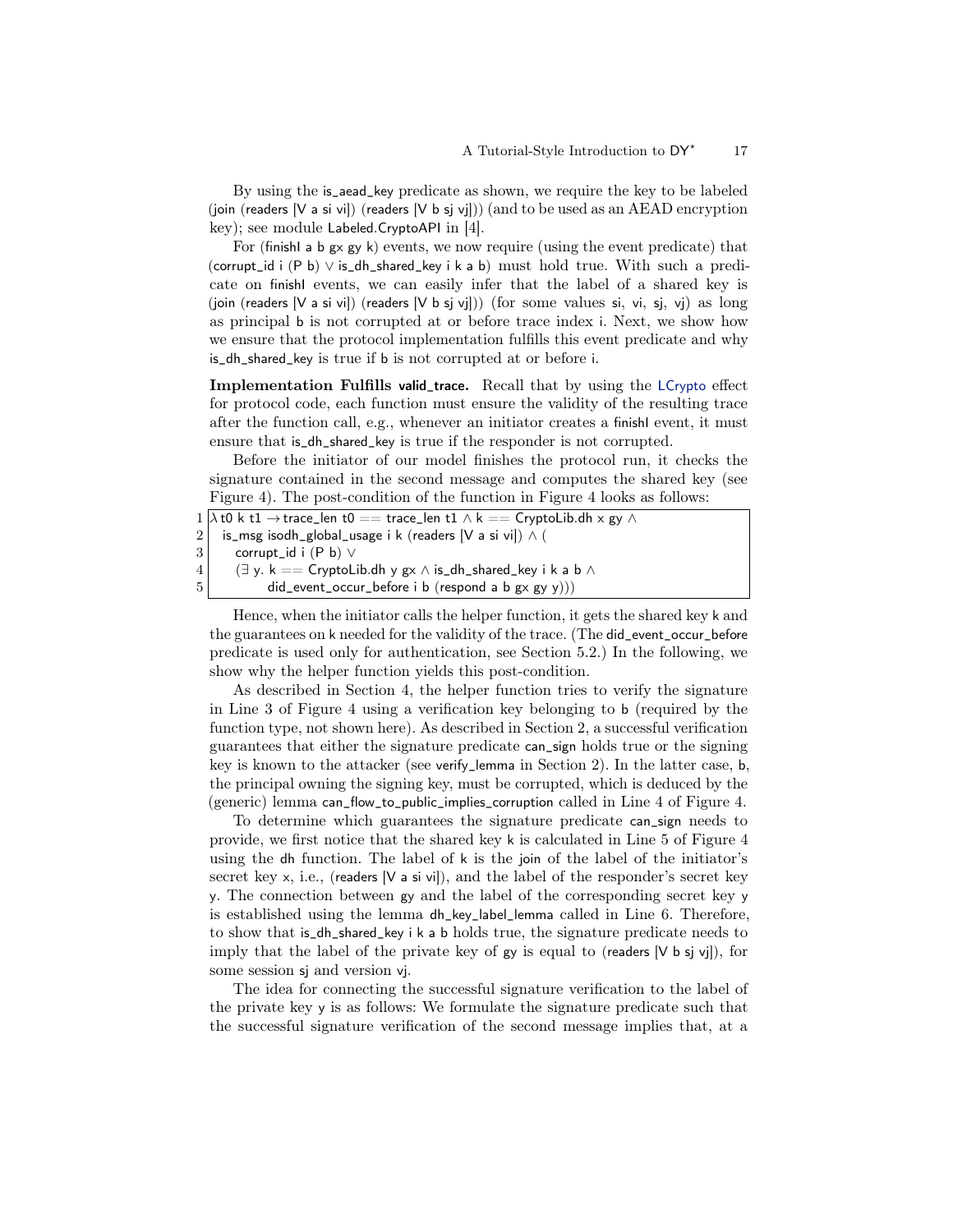previous trace index, the responder created an event, and define a predicate on this event enforcing the required label on y. Following this roadmap, we construct the application-specific signature predicate as follows:

1 match parse\_sigval m with  $//$  parse the signature payload

```
2 | Success (SigMsg2 a gx gy) \rightarrow
```
 $3$  ( $\exists$  y. gy == (dh\_pk y)  $\land$  did\_event\_occur\_before i p (respond a p gx gy y))

That is, the initiator code, after successful verification of the signature, can use the fact that a respond event was created for the private key y. For (respond a b gx gy y) events, we require (within the event predicate) that (∃si vi. is\_eph\_priv\_key i y b si vi) must be true, where the is\_eph\_priv\_key predicate en-

forces, amongst others, that the label of y is (readers [V b si vi]). Overall, when the signature verification is successful, the event predicate implies that there is a private key y labeled with (readers [V b si vi]), and thus, the key k returned by initiator\_verify\_signature has the label join (readers [V a si vi]) (readers  $[V b s j v j])$ ) (for some values si, vi, sj, vj) if b is not corrupted at i.

We highlight that every function that triggers a respond event, in particular, the responder function presented in Section [4,](#page-9-1) needs to ensure this property. This can be automatically done by explicitly asserting is\_eph\_priv\_key i y b si 0 in Line [29,](#page-14-18) a statement then proven by  $F^*$ .

Proving the Secrecy Lemma. The proof of the initiator\_forward\_secrecy\_lemma (Figure [5\)](#page-15-5) essentially follows from valid\_trace, in particular, from the label of the shared key shown above, i.e., whenever a finishI event occurs, the label of the shared key is (join (readers [V a si vi]) (readers [V b sj vj])) (for some values si, vi, sj, vj) unless b is corrupted. Given this label, we can use the generic security lemma  $\mathsf{secrecy\_join\_label\_lemma}$  provided by  $\mathsf{DY}^\star,$  which states that if both ids of the join label of the key are uncorrupted, then the attacker cannot derive the key. The  $F^*$  proof of initiator\_forward\_secrecy\_lemma is now performed automatically by  $F^*$ . It only needs to be hinted at secrecy\_join\_label\_lemma:

- 1 let initiator\_forward\_secrecy\_lemma i a b  $gx gy k =$
- 2 secrecy\_join\_label\_lemma k // generic lemma from  $DY^*$

#### <span id="page-17-0"></span>5.2 Authentication Properties

Besides the key secrecy property, we formulate and prove authentication properties. Here, we give a brief overview of these properties and refer to the module ISODH.SecurityLemmas in [\[4\]](#page-18-8) for their formal statements and proofs.

The authentication properties state that, after finishing a protocol flow, both the initiator and responder agree on all session parameters. Hence, we formulate two properties, one from the initiator's perspective and one from the responder's perspective. The property from the initiator's perspective states that, whenever the initiator a finishes the flow and creates an event indicating that it finished the run with b using the session parameters gx, gy, and the shared key k, then either the responder has previously created an event indicating that it sent the second

 $\overline{4}$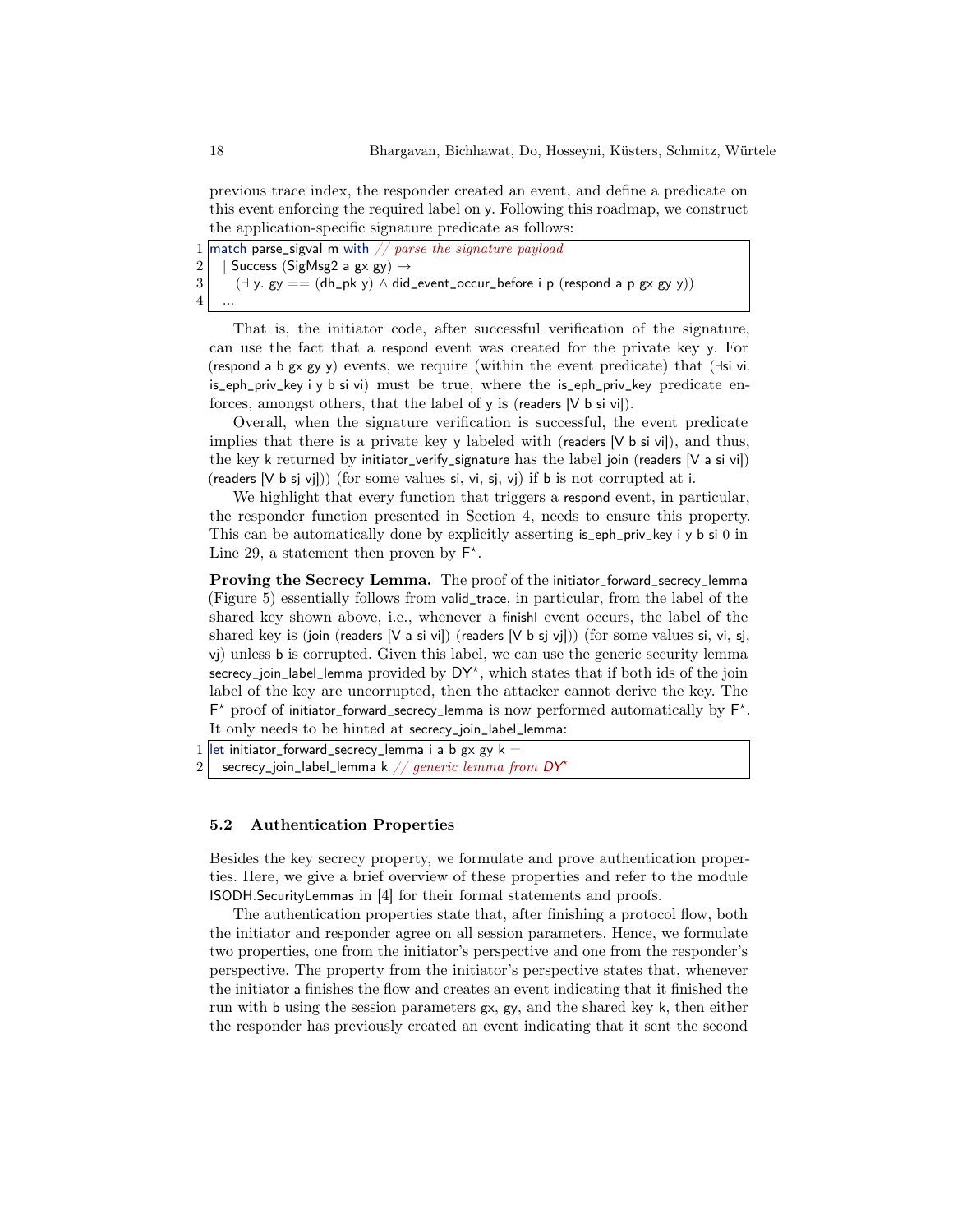protocol message to a with the same values gx, gy, and the private key y such that  $k = (dh y gx)$ , or the responder is corrupted. The authentication property from the responder's point of view is analogous.

# <span id="page-18-9"></span>6 Conclusion

 $DY*$  is a recently proposed framework for formal protocol analysis and verification, a field which was shaped significantly by Joshua's work, e.g., in [\[14,](#page-19-8)[17](#page-19-7)[,18,](#page-19-5)[19](#page-19-6)[,27](#page-19-9)[,31\]](#page-19-4).

In this paper, we have given a tutorial-style introduction to  $DY^*$  to help potential users of the framework to get started.  $DY^*$  provides many more features than what we have been able to show in this paper, such as reasoning on unbounded loops, recursive data structures, low-level implementation aspects like data encoding, and interoperability. As discussed in [\[5,](#page-18-6)[6\]](#page-18-7), we plan to enrich  $DY^*$  with even more features, including support for equivalence-based properties.

### Acknowledgments

This work was partially supported by the Deutsche Forschungsgemeinschaft  $(DFG)$  through Grants KU 1434/10-2 and KU 1434/12-1, the European Research Council (ERC) through Grant CIRCUS-683032, and the Office of Naval Research (ONR) through Grant N000141812618.

## References

- <span id="page-18-3"></span>1. Armando, A., Basin, D., Boichut, Y., Chevalier, Y., Compagna, L., Cuéllar, J., et al.: The AVISPA Tool for the Automated Validation of Internet Security Protocols and Applications. In: CAV. LNCS, vol. 3576, pp. 281–285. Springer (2005)
- <span id="page-18-0"></span>2. Barbosa, M., Barthe, G., Bhargavan, K., Blanchet, B., Cremers, C., Liao, K., Parno, B.: SoK: Computer-Aided Cryptography. In: IEEE S&P. pp. 777–795 (2021)
- <span id="page-18-4"></span>3. Bengtson, J., Bhargavan, K., Fournet, C., Gordon, A.D., Maffeis, S.: Refinement types for secure implementations. ACM TOPLAS 33(2), 8:1–8:45 (2011)
- <span id="page-18-8"></span>4. Bhargavan, K., Bichhawat, A., Do, Q.H., Hosseyni, P., Küsters, R., Schmitz, G., Würtele, T.: DY? Code Repository, [https://github.com/REPROSEC/](https://github.com/REPROSEC/dolev-yao-star/tree/festschrift-guttman) [dolev-yao-star/tree/festschrift-guttman](https://github.com/REPROSEC/dolev-yao-star/tree/festschrift-guttman)
- <span id="page-18-6"></span>5. Bhargavan, K., Bichhawat, A., Do, Q.H., Hosseyni, P., Küsters, R., Schmitz, G., Würtele, T.: DY\*: A Modular Symbolic Verification Framework for Executable Cryptographic Protocol Code. In: IEEE EuroS&P '21. pp. 523–542 (2021)
- <span id="page-18-7"></span>6. Bhargavan, K., Bichhawat, A., Do, Q.H., Hosseyni, P., Küsters, R., Schmitz, G., Würtele, T.: An In-Depth Symbolic Security Analysis of the ACME Standard. In: ACM CCS '21 (2021), to appear
- <span id="page-18-2"></span>7. Bhargavan, K., Blanchet, B., Kobeissi, N.: Verified Models and Reference Implementations for the TLS 1.3 Standard Candidate. In: IEEE S&P. pp. 483–502 (2017)
- <span id="page-18-5"></span>8. Bhargavan, K., Fournet, C., Gordon, A.D.: Modular verification of security protocol code by typing. In: ACM POPL. pp. 445–456 (2010)
- <span id="page-18-1"></span>9. Blanchet, B.: Security protocol verification: Symbolic and computational models. In: POST. pp. 3–29 (2012)